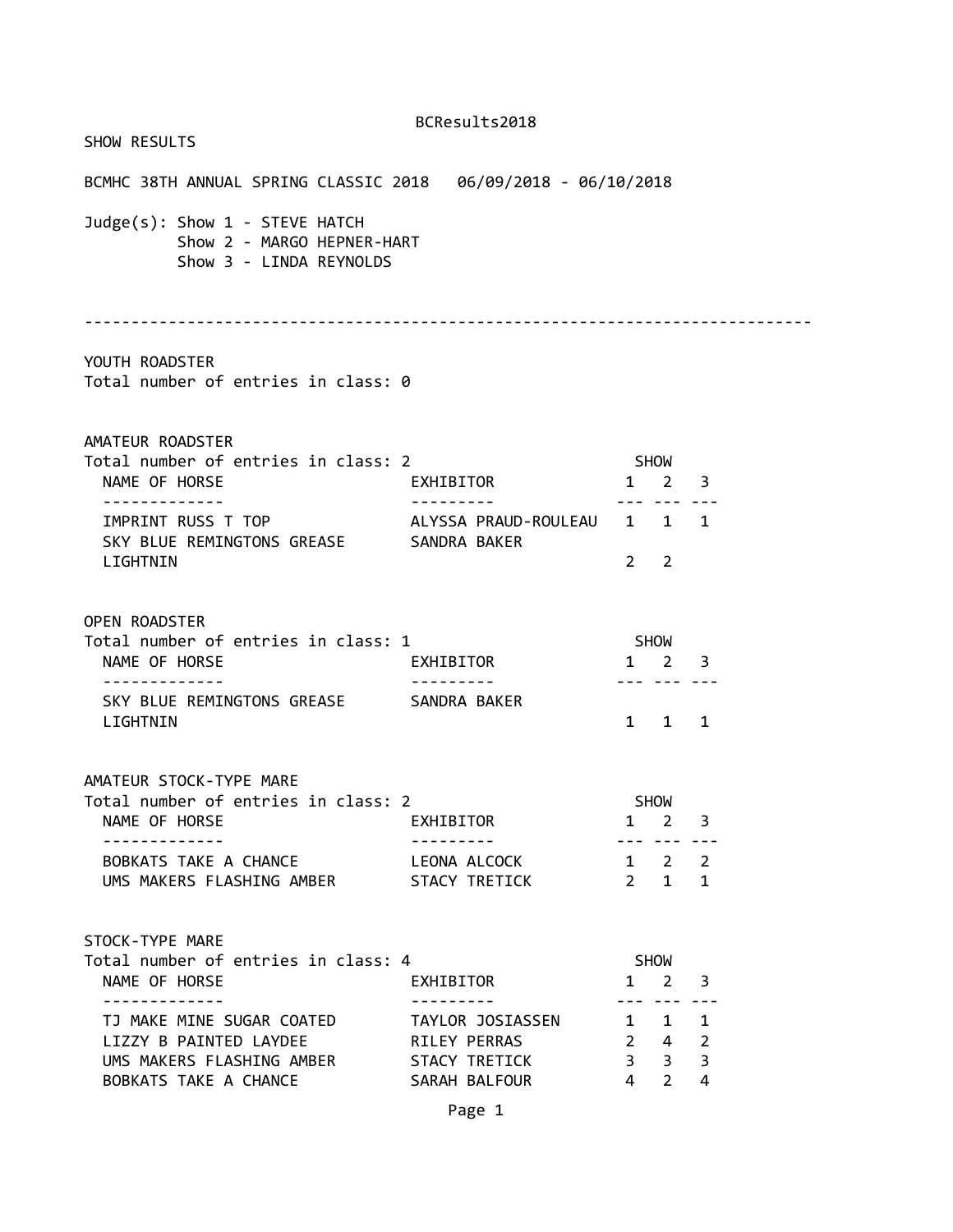| NOVICE HALTER MARE<br>Total number of entries in class: 0                                                                                                          |                                                       |                     |                            |                        |
|--------------------------------------------------------------------------------------------------------------------------------------------------------------------|-------------------------------------------------------|---------------------|----------------------------|------------------------|
| AMATEUR OWNED TRAINED EXHIBITED MARE<br>Total number of entries in class: 2<br>NAME OF HORSE<br>. <u>.</u> .                                                       | EXHIBITOR                                             | SHOW<br>$1 \quad$   | $2^{\circ}$<br>--- ---     | 3                      |
| QUAIL RUNS KISS ME IN THE RAIN LOUELLEN REMPEL<br>FIRST KNIGHTS PLATINUM LENA MCMURTRY<br><b>PRINCESS</b>                                                          |                                                       | 1 1<br>$2 \sqrt{2}$ | 2                          | 2<br>1                 |
| AMATEUR MARE LEVEL 1<br>Total number of entries in class: 3<br>NAME OF HORSE                                                                                       | EXHIBITOR<br>. <u>.</u> .                             | SHOW                | $1 \quad 2$                | 3                      |
| . <u>.</u><br>DOUBLE D ENN VEE<br>FIRST KNIGHTS PLATINUM<br><b>PRINCESS</b><br>LOMBARDS CANADIAN ALACADEBRA SANDY BAKER                                            | <b>STEPHANIE</b><br>PRAUD-GABRIELSON<br>LENA MCMURTRY | $3 \quad 2$         | $1 \quad 1$<br>$2 \quad 3$ | 1<br>3<br>2            |
| AMATEUR MARE LEVEL 2<br>Total number of entries in class: 2<br>NAME OF HORSE<br>QUAIL RUNS KISS ME IN THE RAIN LOUELLEN REMPEL 1 1<br>LOMBARDS CANADIAN ALACADEBRA | EXHIBITOR<br>JOAN CUNNINGHAM                          | $2 \t2$             | SHOW<br>$1 \quad 2$        | 3<br>2<br>$\mathbf{1}$ |
| SENIOR MARES 28" & UNDER<br>Total number of entries in class: 0                                                                                                    |                                                       |                     |                            |                        |
| SENIOR MARES OVER 28" TO 30"<br>Total number of entries in class: 0                                                                                                |                                                       |                     |                            |                        |
| SENIOR MARES OVER 30" TO 32"<br>Total number of entries in class: 2<br>NAME OF HORSE<br>---------                                                                  | EXHIBITOR                                             | 1                   | <b>SHOW</b><br>2           | 3                      |
| LOMBARDS CANADIAN ALACADEBRA<br>SAN SUJOS MIDNIGHT SHADOW                                                                                                          | JOAN CUNNINGHAM<br>MACKENNA TEW-HANSEN 2 2<br>Page 2  | $1 \quad$           | $\mathbf{1}$               | 1<br>$\mathcal{P}$     |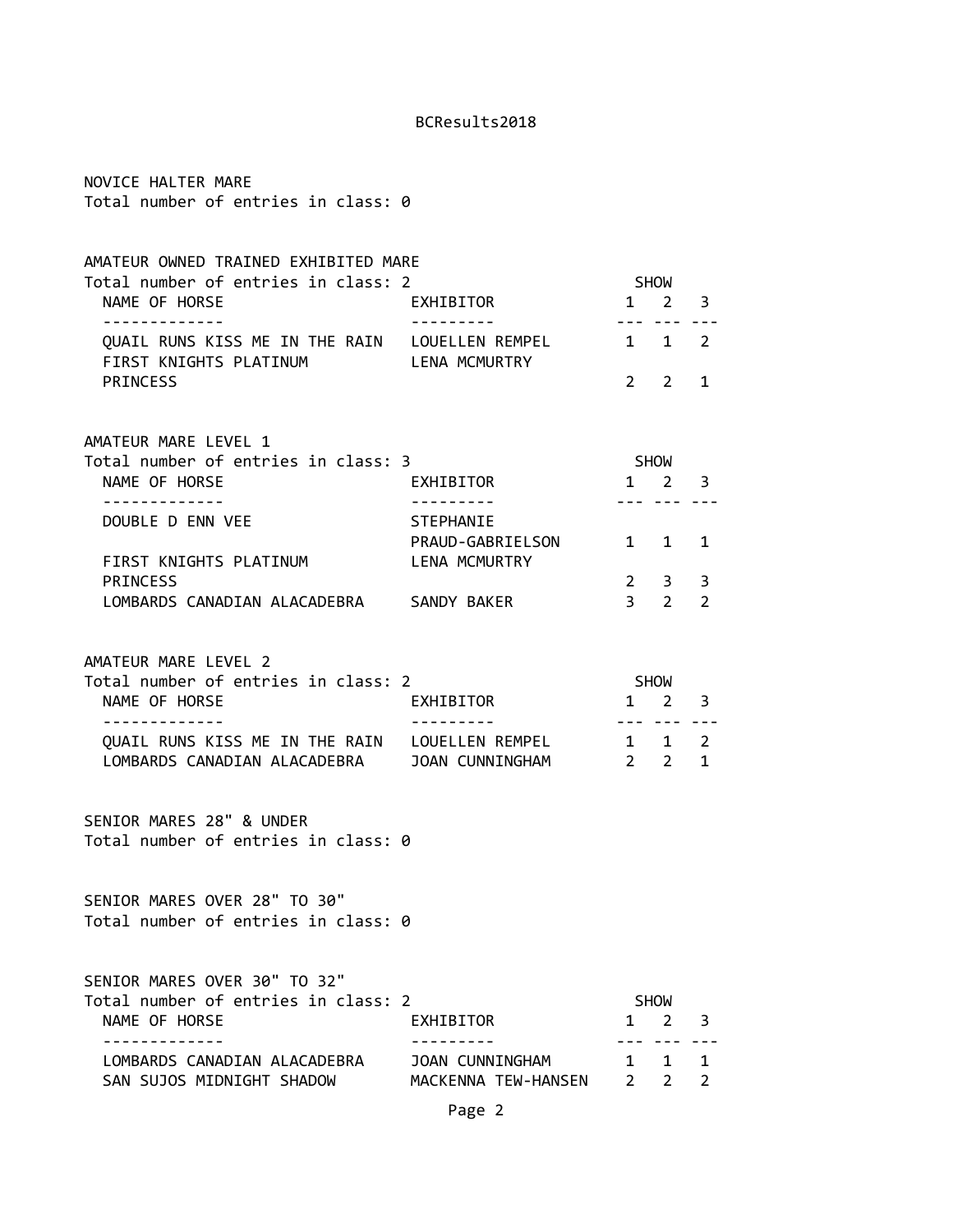| SENIOR MARES OVER 32" TO 34"                                              |                                           |                                                                                                                                                                                                                                                                                                                                                                                                                                                                            |                                    |              |
|---------------------------------------------------------------------------|-------------------------------------------|----------------------------------------------------------------------------------------------------------------------------------------------------------------------------------------------------------------------------------------------------------------------------------------------------------------------------------------------------------------------------------------------------------------------------------------------------------------------------|------------------------------------|--------------|
| Total number of entries in class: 6                                       |                                           |                                                                                                                                                                                                                                                                                                                                                                                                                                                                            | <b>SHOW</b>                        |              |
| NAME OF HORSE<br>-------------                                            | EXHIBITOR<br>----------                   | $\frac{1}{2} \left( \frac{1}{2} \right) \left( \frac{1}{2} \right) \left( \frac{1}{2} \right) \left( \frac{1}{2} \right) \left( \frac{1}{2} \right) \left( \frac{1}{2} \right) \left( \frac{1}{2} \right) \left( \frac{1}{2} \right) \left( \frac{1}{2} \right) \left( \frac{1}{2} \right) \left( \frac{1}{2} \right) \left( \frac{1}{2} \right) \left( \frac{1}{2} \right) \left( \frac{1}{2} \right) \left( \frac{1}{2} \right) \left( \frac{1}{2} \right) \left( \frac$ | 1 2                                | 3            |
| QUAIL RUNS KISS ME IN THE RAIN LOUELLEN REMPEL 1<br>DOUBLE D ENN VEE      | <b>STEPHANTE</b>                          |                                                                                                                                                                                                                                                                                                                                                                                                                                                                            | $\mathbf{1}$                       | 4            |
|                                                                           | PRAUD-GABRIELSON                          | $\overline{\mathbf{2}}$                                                                                                                                                                                                                                                                                                                                                                                                                                                    | 2                                  | 2            |
| FIRST KNIGHTS SOUTHERN BELLE AMELIE BAKER<br>FIRST KNIGHTS PLATINUM       | LENA MCMURTRY                             | 3 <sup>7</sup>                                                                                                                                                                                                                                                                                                                                                                                                                                                             | $\overline{4}$                     | 3            |
| <b>PRINCESS</b>                                                           |                                           | 4                                                                                                                                                                                                                                                                                                                                                                                                                                                                          | 5                                  | 5            |
| ARIONS MOONLIGHT TOY PRINCESS MEGAN POLACK                                |                                           |                                                                                                                                                                                                                                                                                                                                                                                                                                                                            | 5 6                                | 6            |
| LOMBARDS SILENT LEE CANADIANNA PIP BRECKON                                |                                           | 6 <sup>1</sup>                                                                                                                                                                                                                                                                                                                                                                                                                                                             | 3 <sup>7</sup>                     | $\mathbf{1}$ |
| GRAND CHAMPION & RESERVE SENIOR MARE                                      |                                           |                                                                                                                                                                                                                                                                                                                                                                                                                                                                            |                                    |              |
|                                                                           |                                           |                                                                                                                                                                                                                                                                                                                                                                                                                                                                            | SHOW                               |              |
| NAME OF HORSE<br>. <u>.</u> .                                             |                                           |                                                                                                                                                                                                                                                                                                                                                                                                                                                                            | $1 \quad 2 \quad 3$<br>--- --- --- |              |
| QUAIL RUNS KISS ME IN THE RAIN<br>DOUBLE D ENN VEE                        |                                           | R                                                                                                                                                                                                                                                                                                                                                                                                                                                                          | G R                                |              |
| LOMBARDS CANADIAN ALACADEBRA                                              |                                           | G                                                                                                                                                                                                                                                                                                                                                                                                                                                                          | R.                                 |              |
| LOMBARDS SILENT LEE CANADIANNA                                            |                                           |                                                                                                                                                                                                                                                                                                                                                                                                                                                                            |                                    | G            |
| ADULT SHOWMANSHIP                                                         |                                           |                                                                                                                                                                                                                                                                                                                                                                                                                                                                            |                                    |              |
| Total number of entries in class: 2                                       |                                           | SHOW                                                                                                                                                                                                                                                                                                                                                                                                                                                                       |                                    |              |
| NAME OF HORSE                                                             | EXHIBITOR                                 | -------                                                                                                                                                                                                                                                                                                                                                                                                                                                                    | $1 \quad 2$                        | 3            |
| VISTA VALLEYS TARGET WIZARD<br>SKY BLUE REMINGTONS GREASE JOAN CUNNINGHAM | JOAN CUNNINGHAM                           |                                                                                                                                                                                                                                                                                                                                                                                                                                                                            | $1 \quad 1$                        | 1            |
| LIGHTNIN                                                                  |                                           | $2^{\circ}$                                                                                                                                                                                                                                                                                                                                                                                                                                                                | 2                                  | 2            |
| AMATEUR SHOWMANSHIP                                                       |                                           |                                                                                                                                                                                                                                                                                                                                                                                                                                                                            |                                    |              |
| Total number of entries in class: 2                                       |                                           |                                                                                                                                                                                                                                                                                                                                                                                                                                                                            | <b>SHOW</b>                        |              |
| NAME OF HORSE                                                             | EXHIBITOR                                 | 1                                                                                                                                                                                                                                                                                                                                                                                                                                                                          | 2                                  | 3            |
| VISTA VALLEYS TARGET WIZARD<br>SKY BLUE REMINGTONS GREASE                 | JOAN CUNNINGHAM<br><b>JOAN CUNNINGHAM</b> | $\mathbf{1}$                                                                                                                                                                                                                                                                                                                                                                                                                                                               | 1                                  | 1            |
| LIGHTNIN                                                                  |                                           | $2^{\circ}$                                                                                                                                                                                                                                                                                                                                                                                                                                                                | 2                                  | 2            |
| YOUTH SHOWMANSHIP 7 & UNDER                                               |                                           |                                                                                                                                                                                                                                                                                                                                                                                                                                                                            |                                    |              |
| Total number of entries in class: 3                                       |                                           |                                                                                                                                                                                                                                                                                                                                                                                                                                                                            | <b>SHOW</b>                        |              |
| NAME OF HORSE                                                             | EXHIBITOR                                 | 1                                                                                                                                                                                                                                                                                                                                                                                                                                                                          | 2                                  | 3            |
|                                                                           |                                           |                                                                                                                                                                                                                                                                                                                                                                                                                                                                            |                                    |              |

Page 3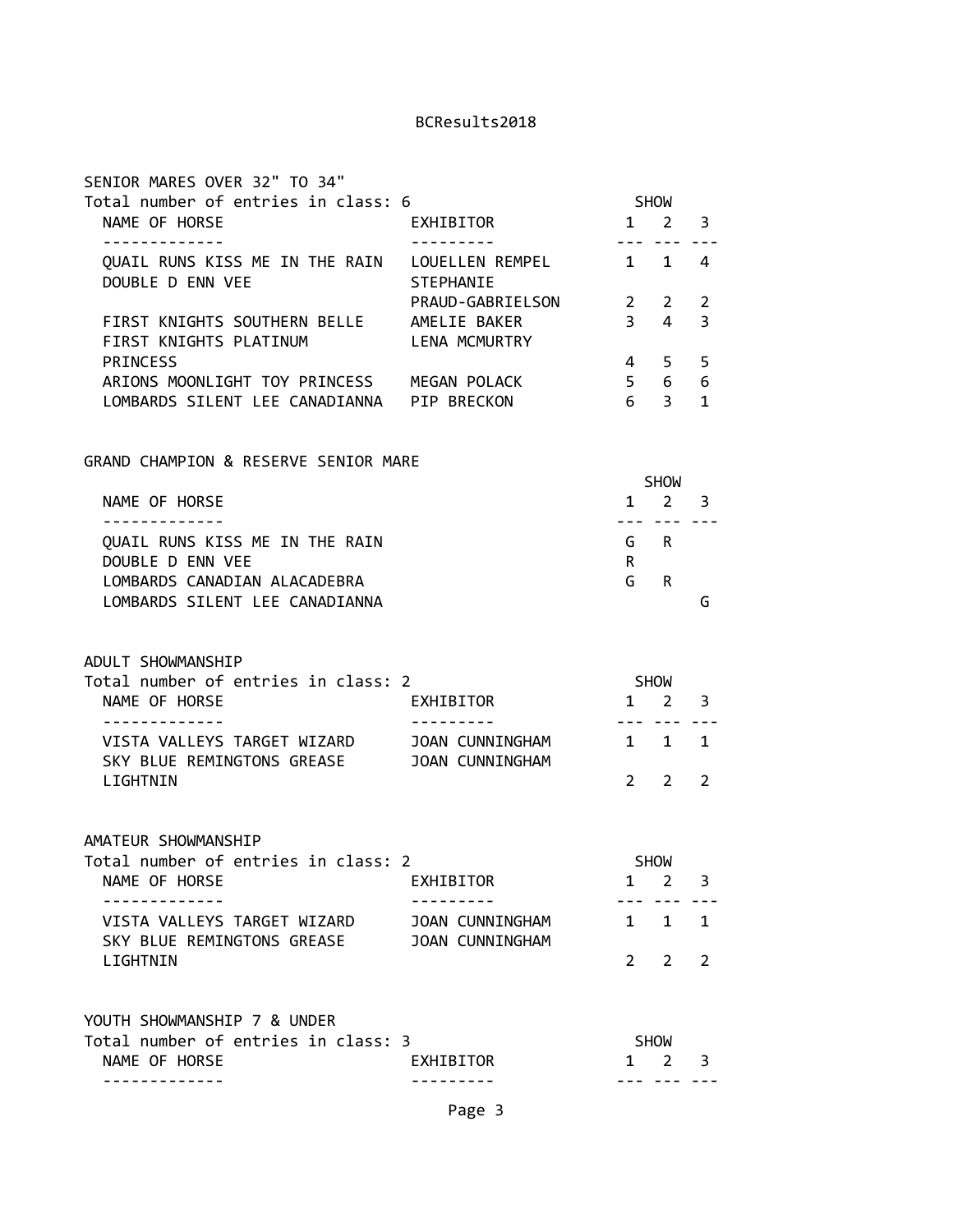|                                                                       | BCResults2018            |                |                                |                         |
|-----------------------------------------------------------------------|--------------------------|----------------|--------------------------------|-------------------------|
| CIRCLE J ESCAPED FROM ALCATRAZ JAMES GABRIELSON                       |                          |                | $1 \quad 3$                    | $\mathbf{1}$            |
| RMS QUE PASA FANTASIA (KALLEN BAERG                                   |                          |                | $2 \quad 1$                    | $\overline{2}$          |
| SAXON MOUNT JAMAICAN GIRL EMILY BRADBURY                              |                          |                | 3 <sub>2</sub>                 | $\overline{3}$          |
|                                                                       |                          |                |                                |                         |
| YOUTH SHOWMANSHIP 8 - 12                                              |                          |                |                                |                         |
| Total number of entries in class: 11                                  |                          |                | <b>SHOW</b>                    |                         |
| NAME OF HORSE                                                         | EXHIBITOR                |                | $1 \quad 2 \quad 3$            |                         |
| -------------                                                         | ----------               |                | --- --- ---                    |                         |
| SUNNYVALE DEALERS HIGH ROLLER SARAH BALFOUR<br>LIZZY B PAINTED LAYDEE | $1\quad 2$               |                |                                | 1                       |
|                                                                       | RILEY PERRAS             |                | $2 \quad 3$                    | $\overline{2}$          |
| SUNNYVALES PS I LUV U BOBBY ELIZABETH SCHULZ 3 1                      |                          |                |                                | 3                       |
| SAN SUJOS MIDNIGHT SHADOW MACKENNA TEW-HANSEN 4 4                     |                          |                |                                | 5                       |
| LOMBARDS SILENT LEE CANADIANNA  DAKOTA TEW-HANSEN                     |                          |                | $5\qquad 6$                    | 4                       |
| MILLENNIUM GAMBLINS GENUINE HANNAH MCKENZIE                           |                          |                |                                |                         |
| <b>RISK</b>                                                           |                          | $6 \quad \Box$ |                                | 6                       |
| TJ MAKE MINE SUGAR COATED SAMANTHA KENNEDY                            |                          | $7\quad 7$     |                                |                         |
| VISTA VALLEYS TARGET WIZARD AMELIE BAKER                              |                          | 8 <sup>1</sup> | $5 -$                          | 8                       |
| EZRAS SUMMBER DEJA VOU                                                | AMANDA BAERG             |                | 8                              | $\overline{7}$          |
|                                                                       |                          |                |                                |                         |
| YOUTH SHOWMANSHIP 13 - 18                                             |                          |                |                                |                         |
| Total number of entries in class: 2                                   |                          |                | <b>SHOW</b>                    |                         |
| NAME OF HORSE                                                         | EXHIBITOR                |                | $1\quad 2$                     | 3                       |
| -------------                                                         | ---------                |                | --- --- ---                    |                         |
| CENTURY FARMS QUAZAR SUNNY BALSHAW                                    |                          |                | $1 \quad 1$                    | 1                       |
| SCOTT CREEK CAJUN COMMOTION GRACE HEBERT                              |                          |                | $2\quad 2$                     | 2                       |
|                                                                       |                          |                |                                |                         |
| AMATEUR CLASSIC PLEASURE DRIVING LEVEL 1                              |                          |                |                                |                         |
| Total number of entries in class: 2                                   |                          | SHOW           |                                |                         |
| NAME OF HORSE<br>-------------                                        | EXHIBITOR                |                | $1 \quad 2$<br><b>--------</b> | $\overline{\mathbf{3}}$ |
| IMPRINT RUSS T TOP                                                    | ALYSSA PRAUD-ROULEAU 1 1 |                |                                | 1                       |
| SAN SUJOS MIDNIGHT ECLIPSE LENA MCMURTRY                              |                          | $\overline{2}$ | 2                              | 2                       |
|                                                                       |                          |                |                                |                         |
| AMATEUR CLASSIC PLEASURE DRIVING LEVEL 2                              |                          |                |                                |                         |
| Total number of entries in class: 1                                   |                          |                | SHOW                           |                         |
| NAME OF HORSE                                                         | EXHIBITOR                |                | $1 \quad 2 \quad 3$            |                         |
| -------------<br>LM IDOLS REVELATION HAWK                             | TRACY ROULEAU            |                | --- ---<br>1 1 1               |                         |
|                                                                       |                          |                |                                |                         |
| YOUTH CLASSIC PLEASURE DRIVING 12 & UNDER                             |                          |                |                                |                         |
| Total number of entries in class: 8                                   |                          |                | SHOW                           |                         |
| NAME OF HORSE                                                         | EXHIBITOR                | $1 \quad$      | $2^{\circ}$                    | 3                       |
|                                                                       |                          |                | ---- ---                       |                         |
|                                                                       |                          |                |                                |                         |

Page 4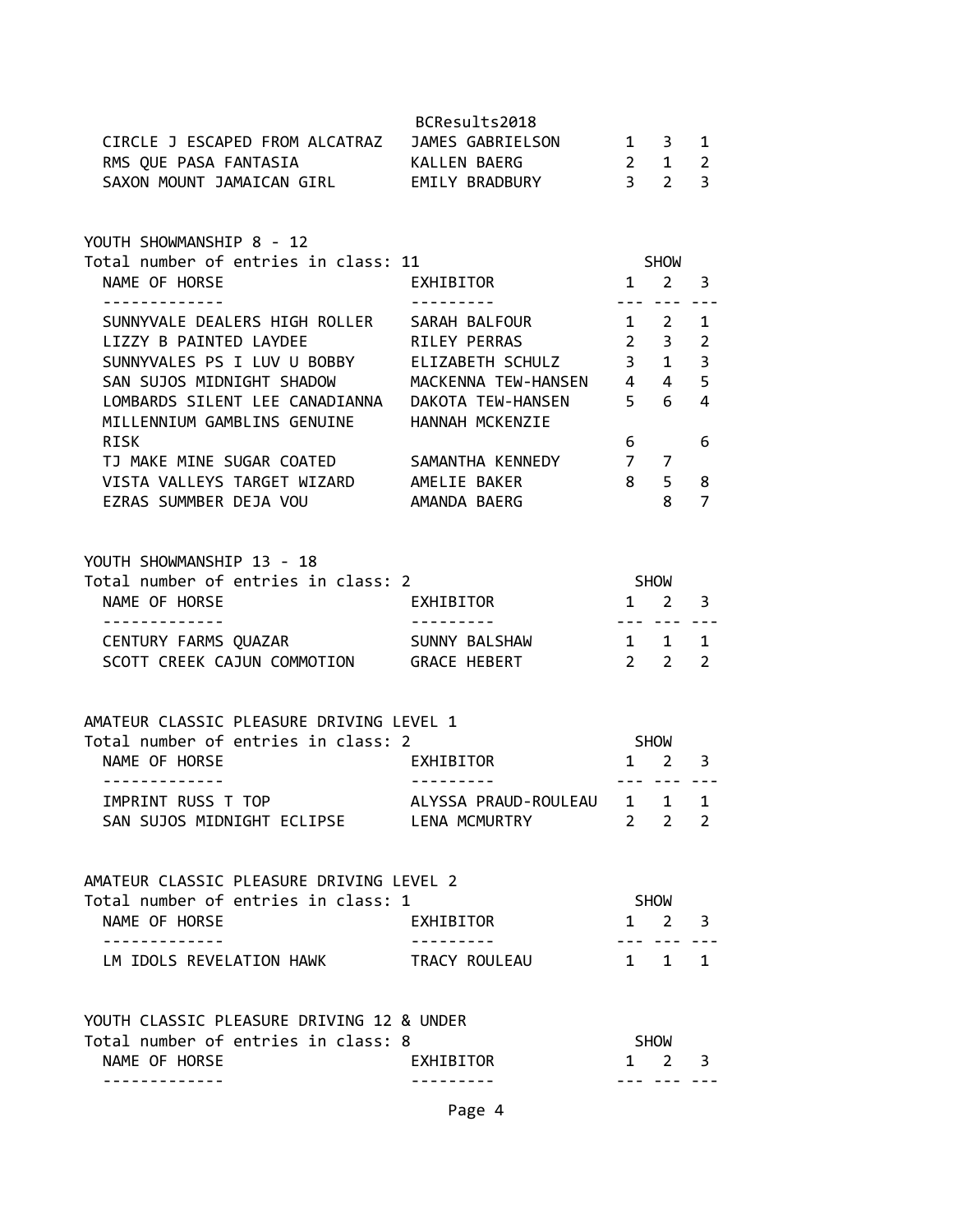|                                                                                                                                                                                                                                                                                                                                                  | BCResults2018              |                                                                  |                                                                                |                                         |
|--------------------------------------------------------------------------------------------------------------------------------------------------------------------------------------------------------------------------------------------------------------------------------------------------------------------------------------------------|----------------------------|------------------------------------------------------------------|--------------------------------------------------------------------------------|-----------------------------------------|
| SUNNYVALE DEALERS HIGH ROLLER                                                                                                                                                                                                                                                                                                                    | SARAH BALFOUR              | $\mathbf{1}$                                                     | $1 \quad$                                                                      | 5                                       |
| SUNNYVALES PS I LUV U BOBBY ELIZABETH SCHULZ                                                                                                                                                                                                                                                                                                     |                            | $2 \quad 4$                                                      |                                                                                | $\overline{2}$                          |
| CENTURY FARMS QUAZAR MEADOW VANDEPOL                                                                                                                                                                                                                                                                                                             |                            | 3 <sub>5</sub>                                                   |                                                                                | $\overline{7}$                          |
| MILLENNIUM GAMBLINS GENUINE HANNAH MCKENZIE                                                                                                                                                                                                                                                                                                      |                            |                                                                  |                                                                                |                                         |
|                                                                                                                                                                                                                                                                                                                                                  |                            |                                                                  |                                                                                |                                         |
| <b>RISK</b>                                                                                                                                                                                                                                                                                                                                      |                            | 4                                                                | 3                                                                              | 1                                       |
| LOMBARDS SILENT LEE CANADIANNA                                                                                                                                                                                                                                                                                                                   | MACKENNA TEW-HANSEN 5 2    |                                                                  |                                                                                | 3                                       |
| SCOTT CREEK INDI ANGELINA                                                                                                                                                                                                                                                                                                                        | EMILY BRADBURY             |                                                                  | 6 6                                                                            | 8                                       |
|                                                                                                                                                                                                                                                                                                                                                  |                            |                                                                  |                                                                                | $\overline{4}$                          |
| CANAS SUMMBER DEJA VOU AMANDA BAERG 7 7<br>TJ MAKE MINE SUGAR COATED HAYDEN JOSIASSEN 8 8                                                                                                                                                                                                                                                        |                            |                                                                  |                                                                                | 6                                       |
| YOUTH CLASSIC PLEASURE DRIVING 13-18<br>Total number of entries in class: 1<br>NAME OF HORSE<br>-----------<br>SUNNYVALE DEALERS HIGH ROLLER SUNNY BALSHAW<br>AMATEUR OWNED TRAINED EXHIBITED SINGLE PLEASURE DRIVING<br>Total number of entries in class: 1<br>NAME OF HORSE<br>-------------<br>QUAIL RUNS KISS ME IN THE RAIN LOUELLEN REMPEL | EXHIBITOR<br>EXHIBITOR     | <b>SHOW</b><br>$1 \quad 2$<br>$1 \quad 1 \quad 1$<br>$1 \quad 1$ | <u> - - - - - - - - -</u><br><b>SHOW</b><br>$1 \quad 2 \quad 3$<br>--- --- --- | $\overline{\mathbf{3}}$<br>$\mathbf{1}$ |
| AMATEUR SINGLE PLEASURE DRIVING LEVEL 1<br>Total number of entries in class: 0<br>AMATEUR SINGLE PLEASURE DRIVING LEVEL 2<br>Total number of entries in class: 2<br>NAME OF HORSE                                                                                                                                                                | EXHIBITOR                  | <b>SHOW</b><br>$1 \quad 2$                                       |                                                                                | 3                                       |
| .                                                                                                                                                                                                                                                                                                                                                | ---------                  |                                                                  |                                                                                |                                         |
| LOMBARDS CANADIAN ALACAZOOM JOAN CUNNINGHAM 1 2                                                                                                                                                                                                                                                                                                  |                            |                                                                  |                                                                                | $\overline{2}$                          |
| QUAIL RUNS KISS ME IN THE RAIN LOUELLEN REMPEL                                                                                                                                                                                                                                                                                                   |                            | $2^{\circ}$                                                      | $\mathbf{1}$                                                                   | 1                                       |
| FUTURITY 3 & 4 YEAR OLD PLEASURE DRIVING<br>Total number of entries in class: 2<br>NAME OF HORSE<br>SAN SUJOS WARDANCE WIZARD                                                                                                                                                                                                                    | EXHIBITOR<br>LENA MCMURTRY | $\mathbf{1}$                                                     | <b>SHOW</b><br>$\overline{2}$<br>$- - - -$<br>$1 \quad 1 \quad 1$              | 3                                       |
| SAN SUJOS MIDNIGHT ECLIPSE LENA MCMURTRY                                                                                                                                                                                                                                                                                                         |                            |                                                                  | $2 \quad 2$                                                                    | $\overline{2}$                          |
|                                                                                                                                                                                                                                                                                                                                                  |                            |                                                                  |                                                                                |                                         |

GENTLEMENS SINGLE PLEASURE DRIVING Total number of entries in class: 0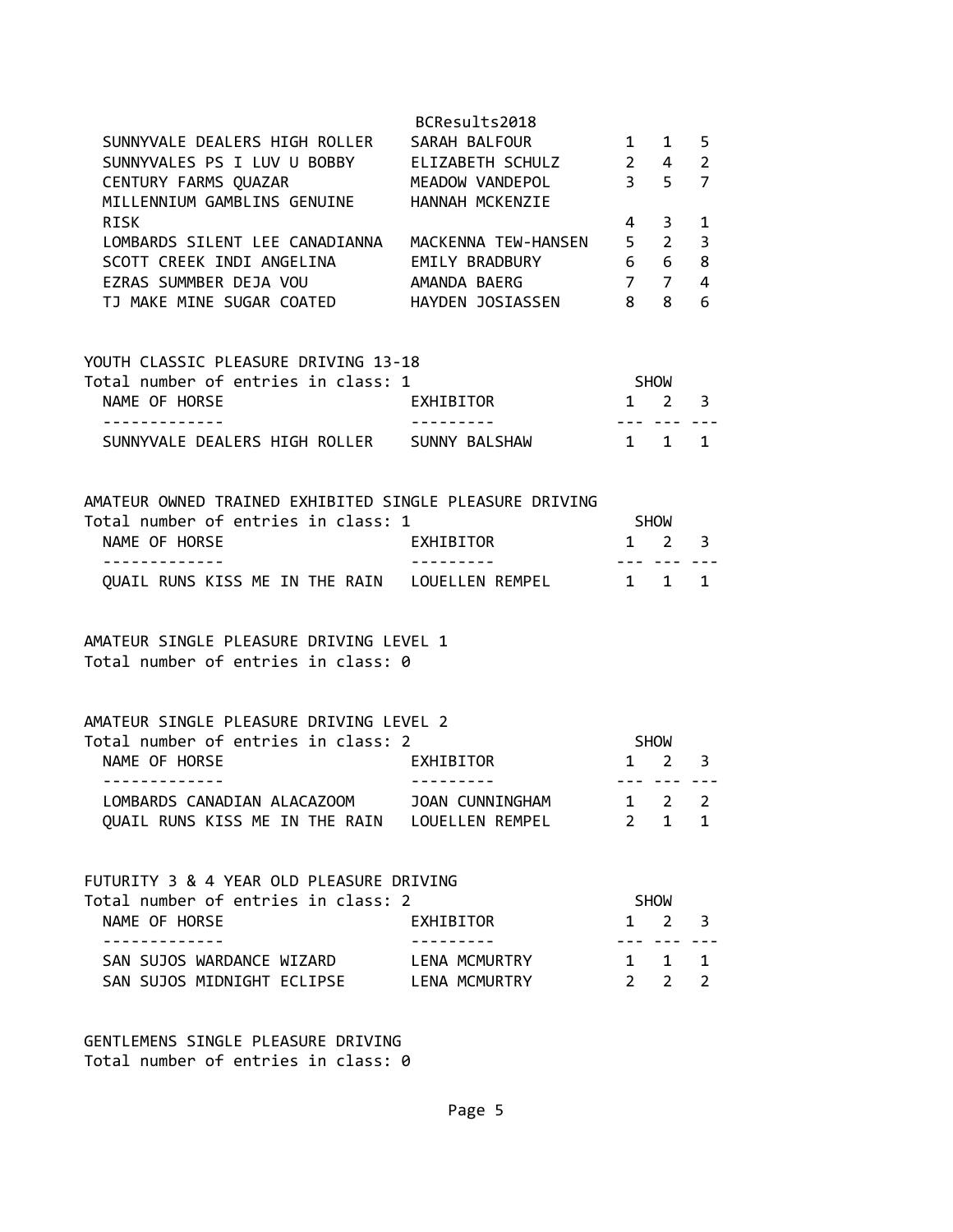GENTLEMENS CLASSIC PLEASURE DRIVING Total number of entries in class: 0

| LADIES CLASSIC PLEASURE DRIVING     |                  |                     |  |
|-------------------------------------|------------------|---------------------|--|
| Total number of entries in class: 3 |                  | <b>SHOW</b>         |  |
| NAME OF HORSE                       | EXHIBITOR        | $1 \quad 2 \quad 3$ |  |
|                                     |                  |                     |  |
| SAN SUJOS MIDNIGHT ECLIPSE          | LENA MCMURTRY    | 1 3 3               |  |
| TJ MAKE MINE SUGAR COATED           | TAYLOR JOSIASSEN | $\mathbf{1}$        |  |
| LOMBARDS SILENT LEE CANADIANNA      | PTP BRFCKON      |                     |  |

### LADIES SINGLE PLEASURE DRIVING

| Total number of entries in class: 2 |                 | <b>SHOW</b>         |  |
|-------------------------------------|-----------------|---------------------|--|
| NAME OF HORSE                       | EXHIBITOR       | $1 \quad 2 \quad 3$ |  |
|                                     |                 |                     |  |
| LOMBARDS CANADIAN ALACAZOOM         | JOAN CUNNINGHAM | $1 \quad 2 \quad 2$ |  |
| OUAIL RUNS KISS ME IN THE RAIN      | LOUELLEN REMPEL | 2 1 1               |  |

#### NOVICE HORSE PLEASURE DRIVING Total number of entries in class: 0

#### NOVICE HANDLER PLEASURE DRIVING Total number of entries in class: 0

#### FUTURITY YEARLING MARE

| Total number of entries in class: 3 |                  | <b>SHOW</b> |  |
|-------------------------------------|------------------|-------------|--|
| NAME OF HORSE                       | EXHIBITOR        | $1 \t2 \t3$ |  |
|                                     |                  |             |  |
| SAN SUJOS GEM O THE ISLE            | LENA MCMURTRY    | 1 2 2       |  |
| TJ TAKE MY BREATH AWAY              | TAYLOR JOSIASSEN | 2 1 1       |  |
| SAN SUJOS ZAMBINA BALLERINA         | SUSAN ANDREWS    | २ २ २       |  |

| FUTURITY TWO YEAR OLD MARE          |               |                     |  |
|-------------------------------------|---------------|---------------------|--|
| Total number of entries in class: 1 |               | <b>SHOW</b>         |  |
| NAME OF HORSE                       | EXHIBITOR     | $1 \quad 2 \quad 3$ |  |
|                                     |               |                     |  |
| SAN SUJOS SHES GOT STYLE            | SUSAN ANDREWS | 1 1 1               |  |

YOUTH STOCK-TYPE MARE Total number of entries in class: 6 SHOW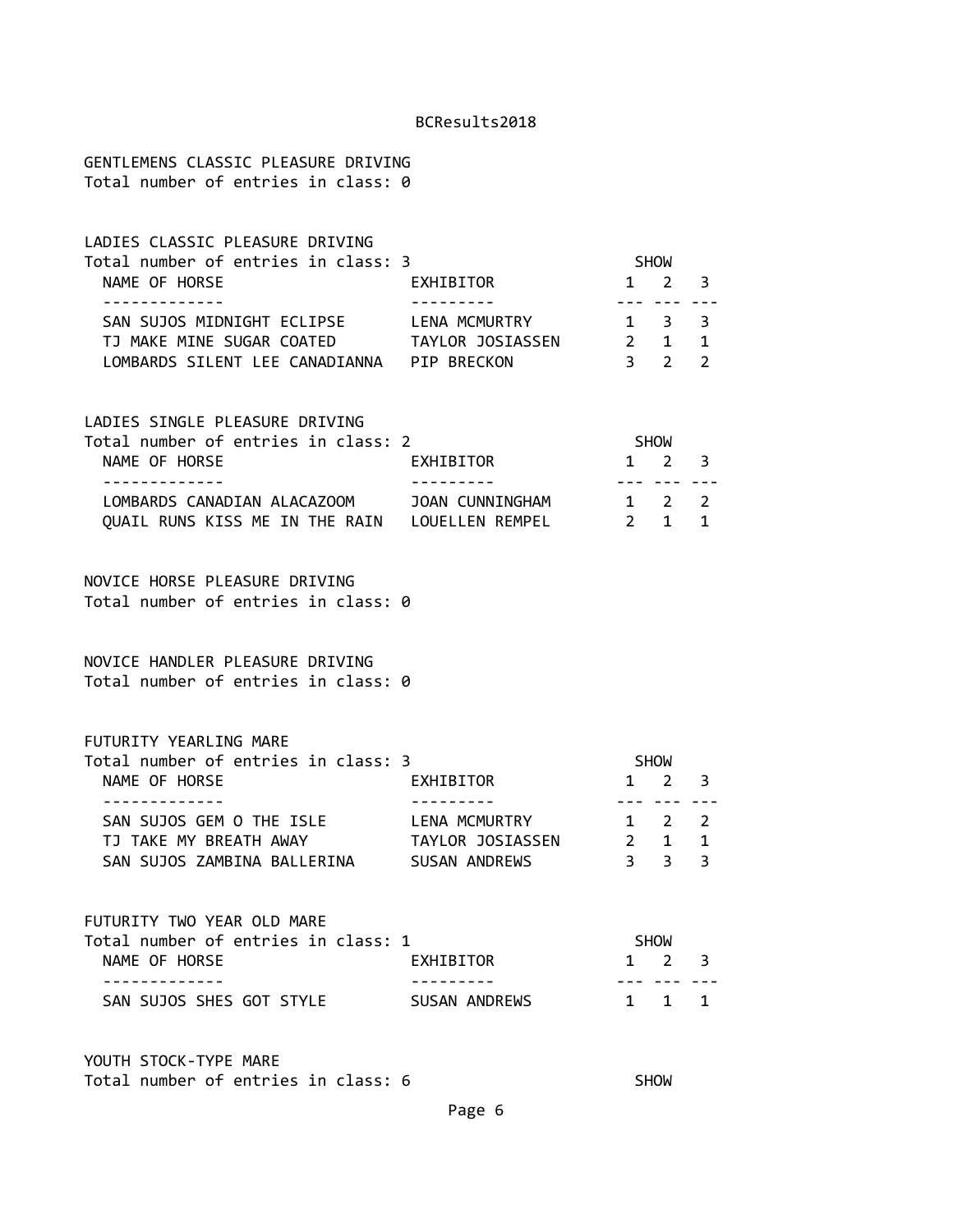| <u>--- --- ---</u><br>----------<br>- - - - - - - - - - - - - -<br>LIZZY B PAINTED LAYDEE RILEY PERRAS 1 2<br>BOBKATS TAKE A CHANCE SARAH BALFOUR 2 3<br>RMS QUE PASA FANTASIA XALLEN BAERG<br>$\overline{3}$ 4<br>SAXON MOUNT JAMAICAN GIRL<br>$4\quad 6$<br>EMILY BRADBURY<br>$5 \quad 5 \quad 4$<br>EZRAS SUMMBER DEJA VOU<br>AMANDA BAERG<br>TJ MAKE MINE SUGAR COATED PIPER JOSIASSEN 6 1<br>YOUTH 7 & UNDER EXHIBITING MARE<br>Total number of entries in class: 1<br><b>SHOW</b><br>EXHIBITOR<br>$1 \quad 2 \quad 3$<br>NAME OF HORSE<br>- - - - - - - - - - - - - -<br>. <u>.</u> .<br>SCOTT CREEK INDI ANGELINA EMILY BRADBURY<br>$1 \quad 1$<br>YOUTH 8-12 EXHIBITING MARE<br>Total number of entries in class: 4<br><b>SHOW</b><br>$1 \quad 2$<br>NAME OF HORSE<br>EXHIBITOR<br><u>--- --- ---</u><br><u>.</u><br>TJ TAKE MY BREATH AWAY<br>SAMANTHA KENNEDY 1 3 4<br>SAN SUJOS MIDNIGHT SHADOW MACKENNA TEW-HANSEN 2 1<br>$3 \quad 4$<br>FIRST KNIGHTS SOUTHERN BELLE AMELIE BAKER<br>YOUTH 13 & OLDER EXHIBITING MARE<br>Total number of entries in class: 0 | 1<br>2<br>6<br>5<br>3<br>1 |
|---------------------------------------------------------------------------------------------------------------------------------------------------------------------------------------------------------------------------------------------------------------------------------------------------------------------------------------------------------------------------------------------------------------------------------------------------------------------------------------------------------------------------------------------------------------------------------------------------------------------------------------------------------------------------------------------------------------------------------------------------------------------------------------------------------------------------------------------------------------------------------------------------------------------------------------------------------------------------------------------------------------------------------------------------------------------------|----------------------------|
|                                                                                                                                                                                                                                                                                                                                                                                                                                                                                                                                                                                                                                                                                                                                                                                                                                                                                                                                                                                                                                                                           |                            |
|                                                                                                                                                                                                                                                                                                                                                                                                                                                                                                                                                                                                                                                                                                                                                                                                                                                                                                                                                                                                                                                                           |                            |
|                                                                                                                                                                                                                                                                                                                                                                                                                                                                                                                                                                                                                                                                                                                                                                                                                                                                                                                                                                                                                                                                           |                            |
|                                                                                                                                                                                                                                                                                                                                                                                                                                                                                                                                                                                                                                                                                                                                                                                                                                                                                                                                                                                                                                                                           | 3                          |
|                                                                                                                                                                                                                                                                                                                                                                                                                                                                                                                                                                                                                                                                                                                                                                                                                                                                                                                                                                                                                                                                           | 2<br>$\mathbf{1}$<br>3     |
|                                                                                                                                                                                                                                                                                                                                                                                                                                                                                                                                                                                                                                                                                                                                                                                                                                                                                                                                                                                                                                                                           |                            |
| AMATEUR STOCK-TYPE GELDING<br>Total number of entries in class: 0                                                                                                                                                                                                                                                                                                                                                                                                                                                                                                                                                                                                                                                                                                                                                                                                                                                                                                                                                                                                         |                            |
| STOCK-TYPE GELDING<br>Total number of entries in class: 3<br><b>SHOW</b><br>NAME OF HORSE<br>EXHIBITOR<br>$\mathbf{1}$<br>2                                                                                                                                                                                                                                                                                                                                                                                                                                                                                                                                                                                                                                                                                                                                                                                                                                                                                                                                               | 3                          |
| ------------<br>SUNNYVALE DEALERS HIGH ROLLER<br>SUNNY BALSHAW<br>1 2<br>MILLENNIUM GAMBLINS GENUINE<br>LAILA WILSON                                                                                                                                                                                                                                                                                                                                                                                                                                                                                                                                                                                                                                                                                                                                                                                                                                                                                                                                                      | 3                          |
| <b>RISK</b><br>$2^{\circ}$<br>$\overline{3}$<br>$3 \quad 1$<br>SUNNYVALES PS I LUV U BOBBY ELIZABETH SCHULZ                                                                                                                                                                                                                                                                                                                                                                                                                                                                                                                                                                                                                                                                                                                                                                                                                                                                                                                                                               | 1<br>$\mathcal{P}$         |
| AMATEUR OWNED TRAINED EXHIBITED GELDINGS<br>Total number of entries in class: 2<br><b>SHOW</b><br>NAME OF HORSE<br>EXHIBITOR<br>$1 \quad 2$<br>Page 7                                                                                                                                                                                                                                                                                                                                                                                                                                                                                                                                                                                                                                                                                                                                                                                                                                                                                                                     | 3                          |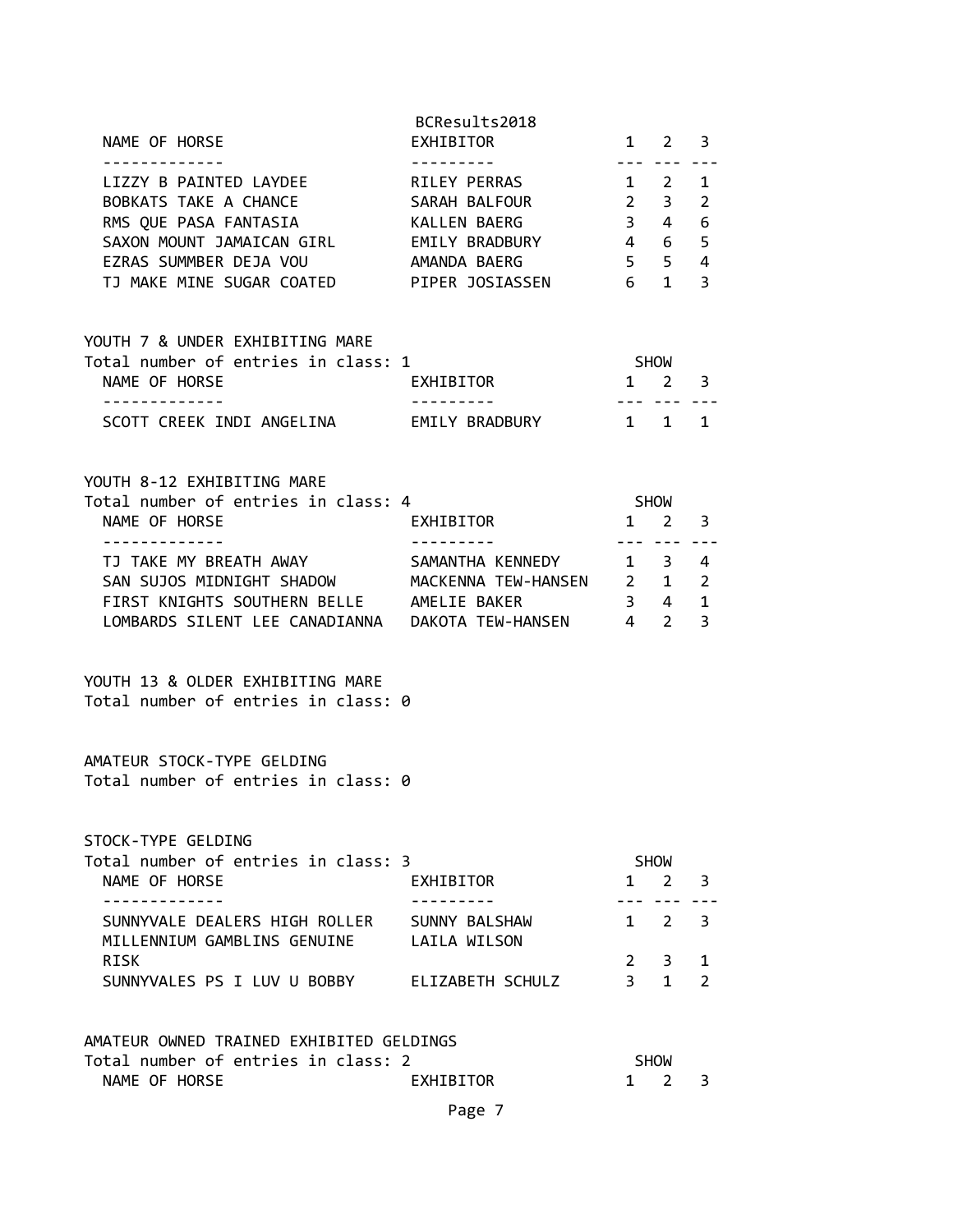| SAN SUJOS WARDANCE WIZARD<br>LM IDOLS REVELATION HAWK TRACY ROULEAU 2 1 1                                                    | LENA MCMURTRY                          | $1 \quad 2 \quad 2$                                            |                     |                |
|------------------------------------------------------------------------------------------------------------------------------|----------------------------------------|----------------------------------------------------------------|---------------------|----------------|
| AMATEUR GELDINGS LEVEL 1<br>Total number of entries in class: 6                                                              |                                        | <b>SHOW</b>                                                    |                     |                |
| NAME OF HORSE                                                                                                                | EXHIBITOR<br><u> - - - - - - - - -</u> | $1 \quad 2 \quad 3$                                            |                     |                |
| LM IDOLS REVELATION HAWK TRACY ROULEAU<br>SAN SUJOS WARDANCE WIZARD LENA MCMURTRY<br>CIRCLE J ESCAPED FROM ALCATRAZ COURTNEY |                                        | . <b>.</b> . <b>.</b><br>$1 \quad 1 \quad 1$<br>2 <sup>2</sup> |                     | 3              |
| SCOTT CREEK CAJUN COMMOTION LISA MANGLES 4 4 4<br>SKY BLUE REMINGTONS GREASE SANDRA BAKER                                    | GORCAK-PRAUD 3 2                       |                                                                |                     | 2<br>5         |
| LIGHTNIN<br>UMS DEALT THE ACE THE MARY MACARTHUR 6 6                                                                         |                                        |                                                                | $5 \quad 5 \quad 6$ | $\overline{4}$ |
| AMATEUR GELDINGS LEVEL 2<br>Total number of entries in class: 1                                                              |                                        | <b>SHOW</b>                                                    |                     |                |
| NAME OF HORSE<br>-------------                                                                                               | EXHIBITOR                              | $1 \quad 2 \quad 3$<br>. <b>.</b> . <b>.</b>                   |                     |                |
|                                                                                                                              |                                        |                                                                |                     |                |
| WEANLING AND YEARLING GELDINGS<br>Total number of entries in class: 0                                                        |                                        |                                                                |                     |                |
| TWO YEAR OLD GELDINGS<br>Total number of entries in class: 0                                                                 |                                        |                                                                |                     |                |
| GRAND CHAMPION & RESERVE JUNIOR GELDING                                                                                      |                                        |                                                                | <b>SHOW</b>         |                |
| NAME OF HORSE                                                                                                                |                                        |                                                                | $1 \quad 2$         | 3              |
| SENIOR GELDINGS 30" & UNDER<br>Total number of entries in class: 0                                                           |                                        |                                                                |                     |                |
| SENIOR GELDINGS OVER 30" TO 32"<br>Total number of entries in class: 6<br>NAME OF HORSE                                      | EXHIBITOR                              | 1                                                              | <b>SHOW</b><br>2    | 3              |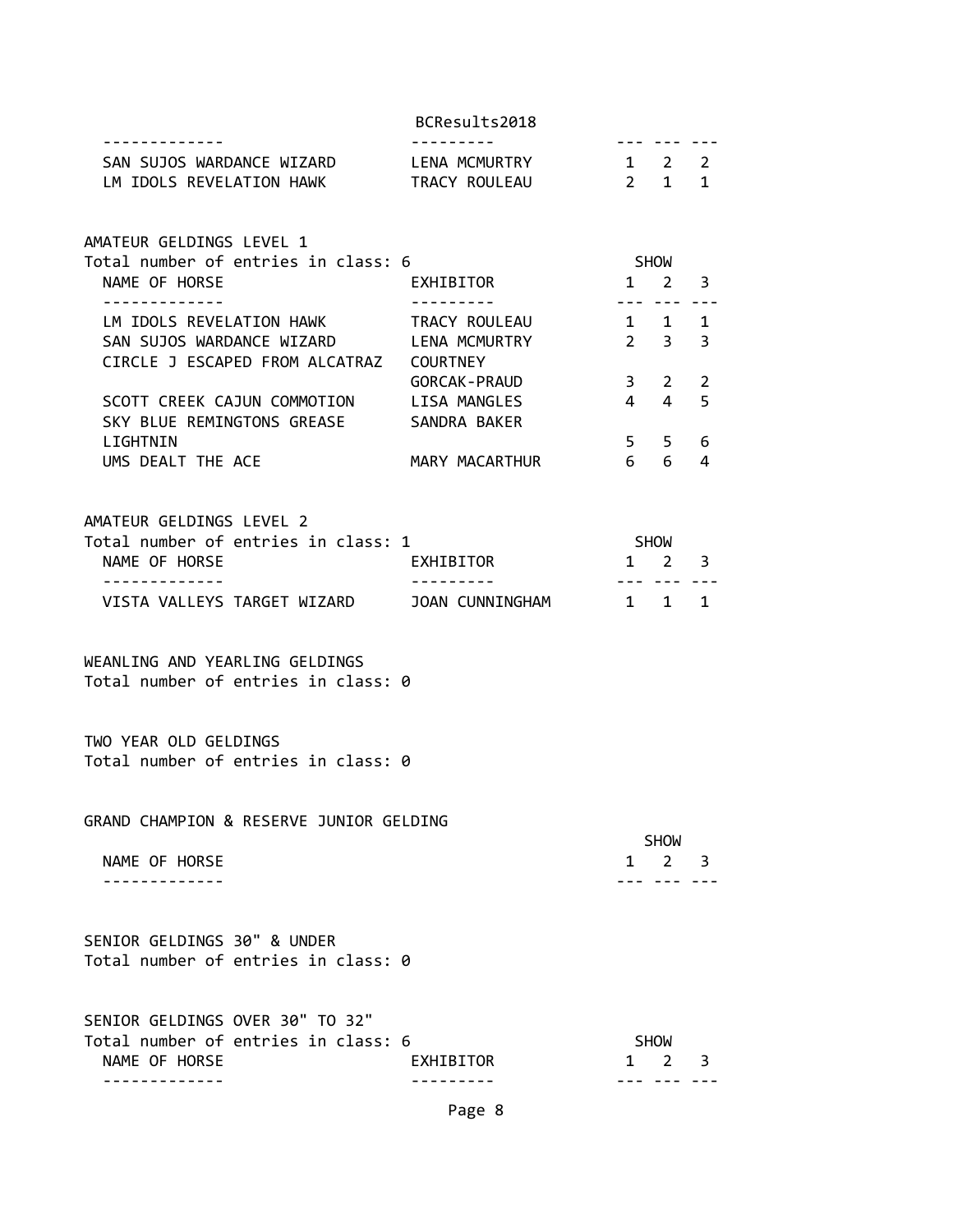|                                | BCResults2018         |               |              |   |
|--------------------------------|-----------------------|---------------|--------------|---|
| LOS ARBOLES ODYSSEYS RANGLER   | SUNNY BALSHAW         |               | $\mathbf{1}$ |   |
| VISTA VALLEYS TARGET WIZARD    | AMELIE BAKER          | $\mathcal{P}$ | 5            | 4 |
| CIRCLE J ESCAPED FROM ALCATRAZ | <b>COURTNEY</b>       |               |              |   |
|                                | <b>GORCAK - PRAUD</b> | 3             | 2            |   |
| SAN SUJOS WARDANCE WIZARD      | LENA MCMURTRY         | 4             | 3            |   |
| SCOTT CREEK CAJUN COMMOTION    | LISA MANGLES          | 5             | 4            |   |
| SKY BLUE REMINGTONS GREASE     | SANDRA BAKER          |               |              |   |
| I TGHTNTN                      |                       |               |              |   |

| SENIOR GELDINGS OVER 32" TO 34"     |                  |                |                      |                          |
|-------------------------------------|------------------|----------------|----------------------|--------------------------|
| Total number of entries in class: 4 |                  |                | <b>SHOW</b>          |                          |
| NAME OF HORSE                       | EXHIBITOR        | 1              | $\mathcal{P} \equiv$ | - 3                      |
|                                     |                  |                |                      |                          |
| LM IDOLS REVELATION HAWK            | TRACY ROULEAU    |                | $1 \quad 1$          |                          |
| UMS DEALT THE ACE                   | MARY MACARTHUR   | 2 <sup>3</sup> |                      | -4                       |
| TJ ICE ON FIRE                      | TAYLOR JOSIASSEN | 3              |                      | $\overline{\phantom{a}}$ |
| TJ RISE ABOVE THE FLAMES            | ALYSSA JENSEN    |                |                      |                          |

GRAND CHAMPION & RESERVE SENIOR GELDING

|                              | <b>SHOW</b>         |   |
|------------------------------|---------------------|---|
| NAME OF HORSE                | $1 \quad 2 \quad 3$ |   |
|                              |                     |   |
| LM IDOLS REVELATION HAWK     | GGGG                |   |
| LOS ARBOLES ODYSSEYS RANGLER | R                   |   |
| VISTA VALLEYS TARGET WIZARD  |                     |   |
| TJ ICE ON FIRE               | R —                 | R |
| SAN SUJOS WARDANCE WIZARD    |                     |   |

WEANLING MARES

Total number of entries in class: 0

YEARLING MARES 28" & UNDER Total number of entries in class: 0

| YEARLING MARES OVER 28" TO 30"      |               |                     |  |
|-------------------------------------|---------------|---------------------|--|
| Total number of entries in class: 1 |               | <b>SHOW</b>         |  |
| NAME OF HORSE                       | EXHIBITOR     | $1 \quad 2 \quad 3$ |  |
|                                     |               |                     |  |
| SAN SUJOS ZAMBINA BALLERINA         | SUSAN ANDREWS | 1 1 1               |  |

YEARLING MARES OVER 30" TO 32" Total number of entries in class: 2 SHOW

Page 9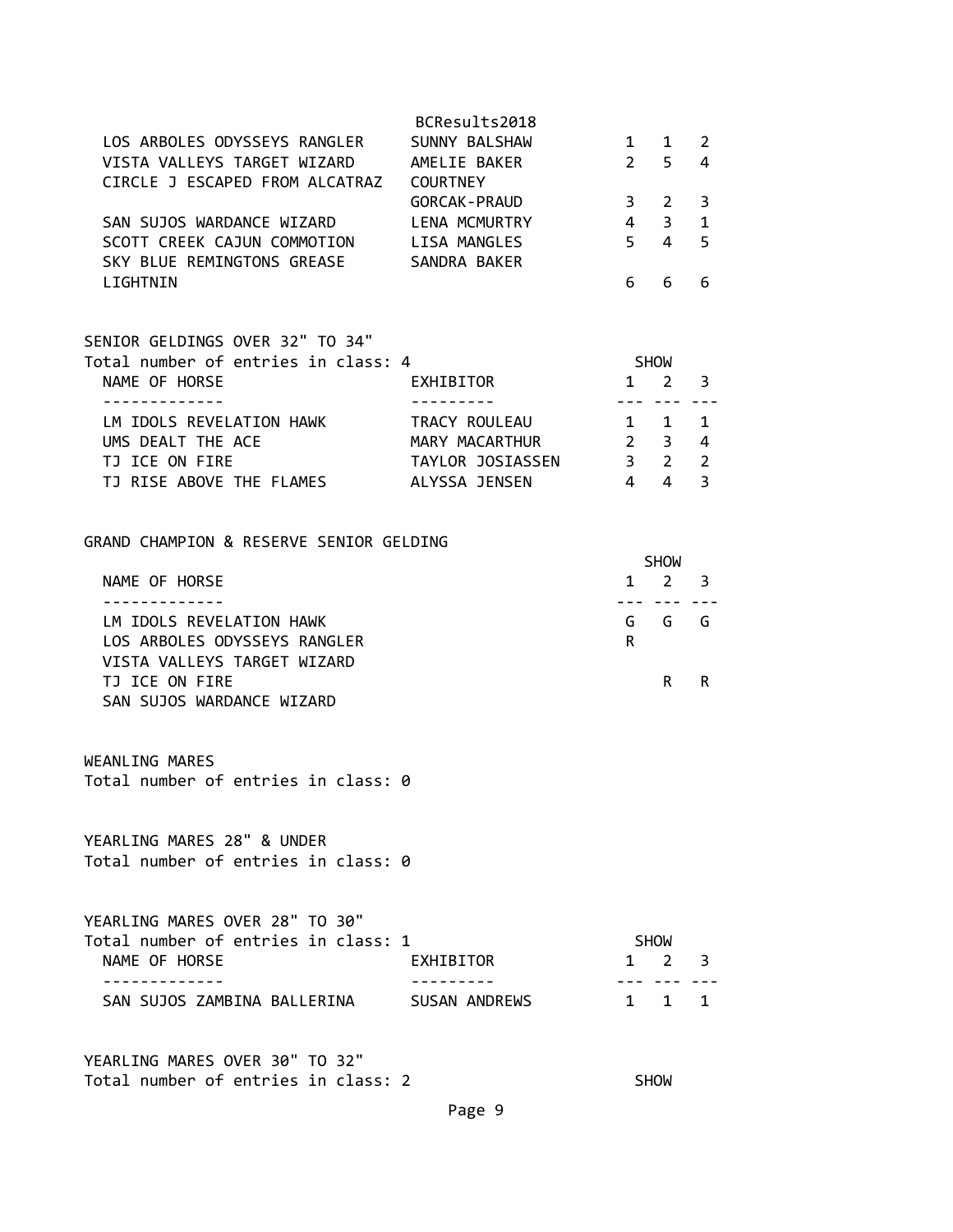| NAME OF HORSE                                                                                                                                                                                                                                | BCResults2018<br>EXHIBITOR                          |                     | $1 \quad 2 \quad 3$<br><u>--- --- ---</u>                           |   |
|----------------------------------------------------------------------------------------------------------------------------------------------------------------------------------------------------------------------------------------------|-----------------------------------------------------|---------------------|---------------------------------------------------------------------|---|
| SAN SUJOS GEM O THE ISLE LENA MCMURTRY<br>TJ TAKE MY BREATH AWAY TAYLOR JOSIASSEN 2 2 1                                                                                                                                                      |                                                     |                     | $1 \quad 1 \quad 2$                                                 |   |
| TWO YEAR OLD MARES 29" & UNDER<br>Total number of entries in class: 0                                                                                                                                                                        |                                                     |                     |                                                                     |   |
| TWO YEAR OLD MARES OVER 29" TO 31"<br>Total number of entries in class: 0                                                                                                                                                                    |                                                     |                     |                                                                     |   |
| TWO YEAR OLD MARES OVER 31" TO 33"<br>Total number of entries in class: 1<br>NAME OF HORSE<br>- - - - - - - - - - - - -<br>SAN SUJOS SHES GOT STYLE SUSAN ANDREWS                                                                            | EXHIBITOR                                           | $1 \quad 2 \quad 3$ | SHOW<br>--- --- ---<br>$1 \quad 1 \quad 1$                          |   |
| GRAND CHAMPION & RESERVE JUNIOR MARE<br>NAME OF HORSE                                                                                                                                                                                        |                                                     |                     | SHOW<br>$1 \quad 2 \quad 3$                                         |   |
| SAN SUJOS GEM O THE ISLE<br>TJ TAKE MY BREATH AWAY<br>SAN SUJOS ZAMBINA BALLERINA<br>SAN SUJOS SHES GOT STYLE                                                                                                                                |                                                     |                     | 222 222 222<br>G G<br>R R R<br>G                                    |   |
| LIGHT MULTIPLE HITCH<br>Total number of entries in class: 0                                                                                                                                                                                  |                                                     |                     |                                                                     |   |
| MULTI-COLOR MARES<br>Total number of entries in class: 4<br>NAME OF HORSE<br>.<br>FIRST KNIGHTS SOUTHERN BELLE AMELIE BAKER<br>TJ TAKE MY BREATH AWAY<br>LOMBARDS SILENT LEE CANADIANNA  DAKOTA TEW-HANSEN 3 3 3 3<br>LIZZY B PAINTED LAYDEE | EXHIBITOR<br>TAYLOR JOSIASSEN 2 1 1<br>RILEY PERRAS |                     | SHOW<br>$1 \quad 2 \quad 3$<br>$1 \qquad 2 \qquad 2$<br>$4 \quad 4$ | 4 |
| SOLID-COLOR MARES<br>Total number of entries in class: 7<br>NAME OF HORSE                                                                                                                                                                    | EXHIBITOR<br>Page 10                                |                     | SHOW<br>1 2                                                         | 3 |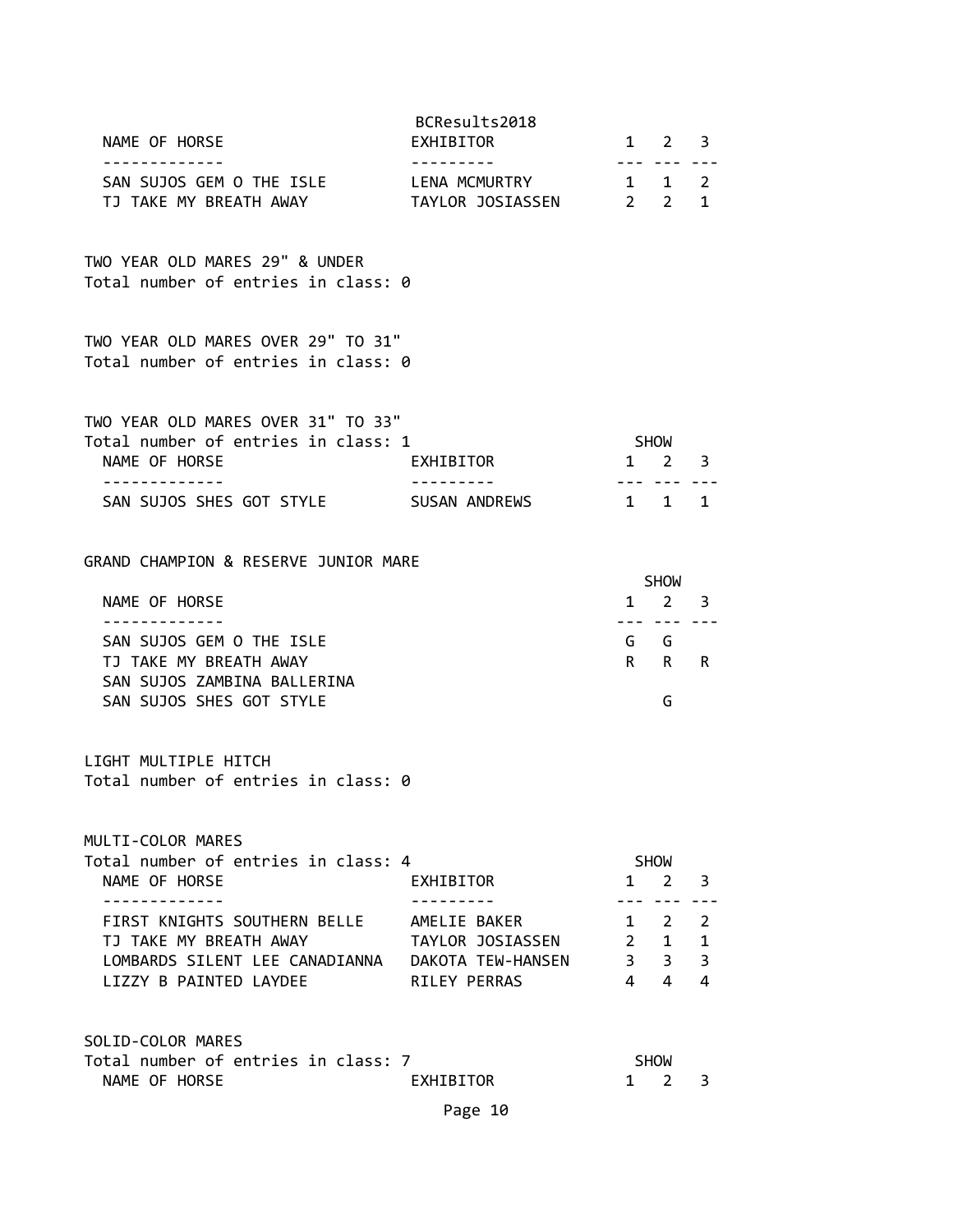| QUAIL RUNS KISS ME IN THE RAIN LOUELLEN REMPEL 1 2 1                                                                                                                            |                                  |                       |                |                         |
|---------------------------------------------------------------------------------------------------------------------------------------------------------------------------------|----------------------------------|-----------------------|----------------|-------------------------|
| SAN SUJOS MIDNIGHT SHADOW MACKENNA TEW-HANSEN 2 5 2                                                                                                                             |                                  |                       |                |                         |
| ARIONS MOONLIGHT TOY PRINCESS MEGAN POLACK 3 3 5                                                                                                                                |                                  |                       |                |                         |
|                                                                                                                                                                                 |                                  |                       |                |                         |
| TJ MAKE MINE SUGAR COATED<br>UMS MAKERS FLASHING AMBER<br>UMS MAKERS FLASHING AMBER<br>STACY TRETICK 543<br>UMS MAKERS FLASHING AMBER<br>PA B OS AUDROUTES EN THE STACY TRETICK |                                  |                       |                |                         |
| BA B OS ANDROMEDA BY ENDEAVOR ELIZABETH SCHULZ 6 6                                                                                                                              |                                  |                       |                | 6                       |
|                                                                                                                                                                                 |                                  |                       |                |                         |
| YOUTH HALTER OBSTACLE 12 & UNDER                                                                                                                                                |                                  |                       |                |                         |
| Total number of entries in class: 15                                                                                                                                            |                                  | <b>SHOW</b>           |                |                         |
| NAME OF HORSE                                                                                                                                                                   | EXHIBITOR                        | $1 \quad 2 \quad 3$   |                |                         |
| .<br>CENTURY FARMS QUAZAR                                                                                                                                                       |                                  | . <b>.</b> . <b>.</b> |                |                         |
|                                                                                                                                                                                 | ELIZABETH SCHULZ 1 5 4           |                       |                |                         |
| BOBKATS TAKE A CHANCE SARAH BALFOUR                                                                                                                                             |                                  | $2\quad 2\quad 2$     |                |                         |
| SCOTT CREEK MONARCH ATOY COLTON BRADBURY                                                                                                                                        |                                  |                       |                |                         |
| <b>EXCLUSIVE</b>                                                                                                                                                                |                                  | 3 <sup>7</sup>        | 8              |                         |
| SKY BLUE REMINGTONS GREASE AMELIE BAKER                                                                                                                                         |                                  |                       |                |                         |
| LIGHTNIN                                                                                                                                                                        |                                  | $4 \quad$             | $\overline{4}$ | 5                       |
| SUNNYVALES PS I LUV U BOBBY ELIZABETH SCHULZ                                                                                                                                    |                                  |                       | $5 \quad 1$    | $\mathbf{1}$            |
| MILLENNIUM GAMBLINS GENUINE HANNAH MCKENZIE                                                                                                                                     |                                  |                       |                |                         |
| RISK                                                                                                                                                                            |                                  | 6                     | 6              | 8                       |
| SAN SUJOS MIDNIGHT SHADOW MACKENNA TEW-HANSEN 7 3                                                                                                                               |                                  |                       |                |                         |
| SAXON MOUNT JAMAICAN GIRL EMILY BRADBURY 8 7                                                                                                                                    |                                  |                       |                |                         |
| VISTA VALLEYS TARGET WIZARD AMELIE BAKER                                                                                                                                        |                                  |                       |                | 3                       |
| BA B OS ANDROMEDA BY ENDEAVOR ELIZABETH SCHULZ                                                                                                                                  |                                  |                       |                | 6                       |
| SCOTT CREEK INDI ANGELINA EMILY BRADBURY                                                                                                                                        |                                  |                       |                | $\overline{7}$          |
| YOUTH HALTER OBSTACLE 13 & OLDER                                                                                                                                                |                                  |                       |                |                         |
| Total number of entries in class: 8                                                                                                                                             |                                  | <b>SHOW</b>           |                |                         |
| NAME OF HORSE<br><u>____________</u>                                                                                                                                            | EXHIBITOR<br>$1 \quad 2 \quad 3$ |                       |                |                         |
|                                                                                                                                                                                 |                                  | $1 \quad 1 \quad 1$   |                |                         |
| SUNNYVALES PS I LUV U BOBBY SUNNY BALSHAW<br>BOBKATS TAKE A CHANCE SUNNY BALSHAW                                                                                                | SUNNY BALSHAW                    | $2\overline{2}$       |                | $\overline{2}$          |
|                                                                                                                                                                                 |                                  |                       |                |                         |
| LOS ARBOLES ODYSSEYS RANGLER<br>BA B OS ANDROMEDA BY ENDEAVOR                                                                                                                   | SUNNY BALSHAW                    | 3<br>4                | 4              | 5                       |
|                                                                                                                                                                                 | SUNNY BALSHAW                    |                       | 5              | $\overline{\mathbf{4}}$ |
| CENTURY FARMS QUAZAR                                                                                                                                                            | SUNNY BALSHAW                    | 5 <sup>7</sup>        | 3              | 3                       |
| SUNNYVALE DEALERS HIGH ROLLER                                                                                                                                                   | SUNNY BALSHAW                    | 6                     | $7^{\circ}$    | $\boldsymbol{6}$        |
| LIZZY B PAINTED LAYDEE                                                                                                                                                          | SUNNY BALSHAW                    | $7^{\circ}$           | 6              | $\overline{7}$          |
| SCOTT CREEK CAJUN COMMOTION                                                                                                                                                     | <b>GRACE HEBERT</b>              | 8                     | 8              | 8                       |
| AMATEUR HALTER OBSTACLE                                                                                                                                                         |                                  |                       |                |                         |
| Total number of entries in class: 3                                                                                                                                             |                                  |                       | SHOW           |                         |
| NAME OF HORSE                                                                                                                                                                   | EXHIBITOR                        | 1                     | $2 \quad$      | 3                       |
| ----------<br>SKY BLUE REMINGTONS GREASE                                                                                                                                        | SANDRA BAKER                     |                       | --- --- ---    |                         |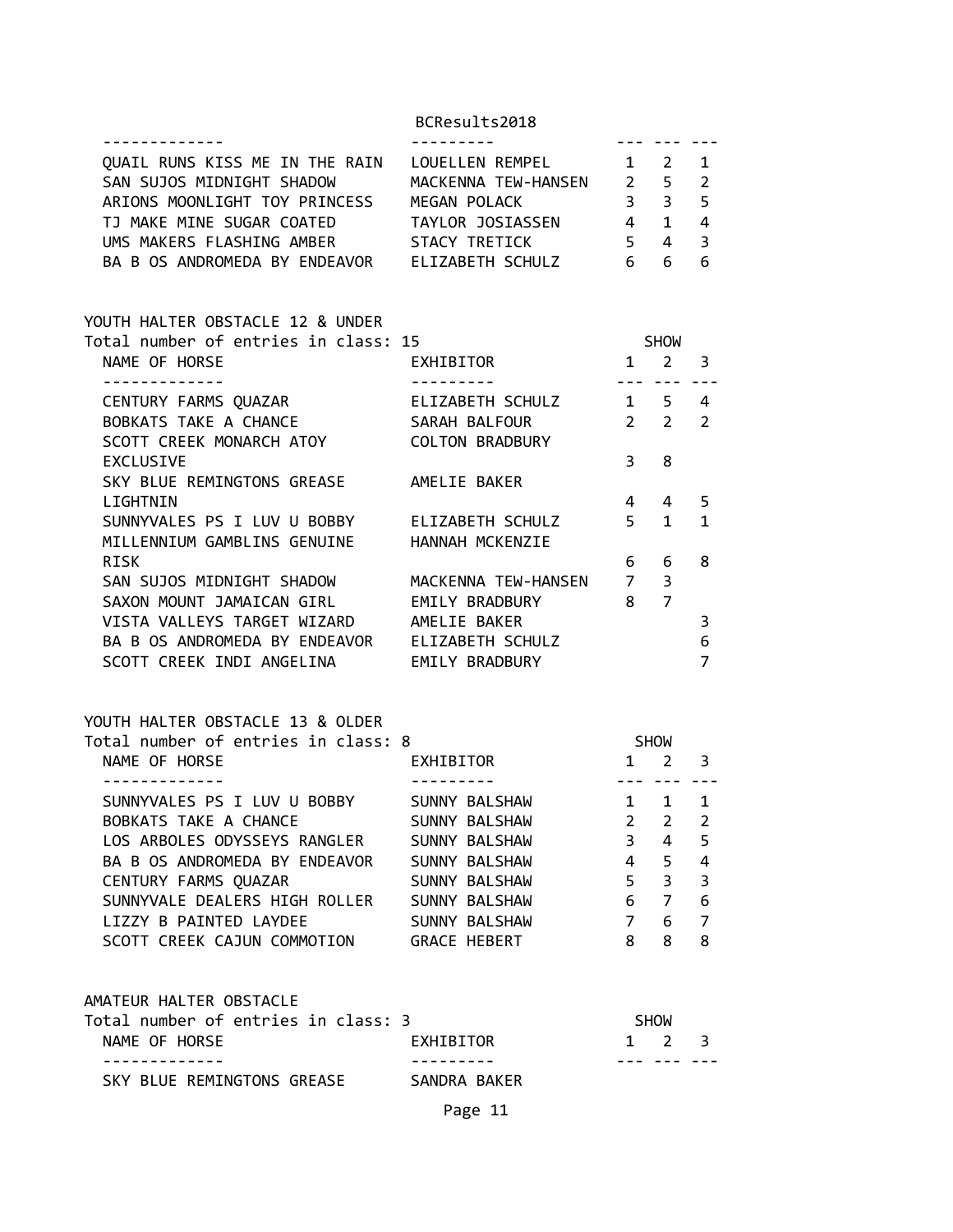| LIGHTNIN                    |                 |    | 1 1 1 |  |
|-----------------------------|-----------------|----|-------|--|
| VISTA VALLEYS TARGET WIZARD | JOAN CUNNINGHAM |    | 2 2 2 |  |
| UMS MAKERS FLASHING AMBER   | STACY TRETICK   | 33 |       |  |

OPEN HALTER OBSTACLE

| EXHIBITOR        |   | 2                                                    | 3           |
|------------------|---|------------------------------------------------------|-------------|
|                  |   |                                                      |             |
| SUNNY BALSHAW    |   | 1                                                    | 8           |
| ELIZABETH SCHULZ |   |                                                      | 6           |
| SUNNY BALSHAW    | 3 | 4                                                    | 4           |
| AMELIE BAKER     |   | 3                                                    | 3           |
| MEGAN POLACK     |   | 6                                                    | 1           |
| SUNNY BALSHAW    | 6 | 5                                                    | 7           |
| SUNNY BALSHAW    |   | $\mathcal{P}$                                        | 5           |
| TAYLOR JOSIASSEN |   |                                                      |             |
| SUNNY BALSHAW    |   |                                                      |             |
| LAILA WILSON     |   |                                                      |             |
|                  |   | 8                                                    | 2           |
|                  |   | 1<br>$\overline{2}$<br>4<br>5<br>7 <sup>7</sup><br>8 | <b>SHOW</b> |

YOUTH SPECIAL NEEDS 18 & UNDER SHOWING MARE/GELDING Total number of entries in class: 0

ADULT SPECIAL NEEDS HALTER SHOWING A MARE Total number of entries in class: 0

ADULT SPECIAL NEEDS HALTER SHOWING STALLION OR GELDING Total number of entries in class: 0

OPEN CLASSIC PLEASURE DRIVING 32" & UNDER

| Total number of entries in class: 4 |                      |       | <b>SHOW</b>         |  |
|-------------------------------------|----------------------|-------|---------------------|--|
| NAME OF HORSE                       | EXHIBITOR            |       | $1 \t2 \t3$         |  |
|                                     |                      |       |                     |  |
| IMPRINT RUSS T TOP                  | ALYSSA PRAUD-ROULEAU | 1 1 1 |                     |  |
| SUNNYVALE DEALERS HIGH ROLLER       | SUNNY BALSHAW        |       | $2 \quad 2 \quad 2$ |  |
| TJ MAKE MINE SUGAR COATED           | TAYLOR JOSIASSEN     |       | २ २ २               |  |

| OPEN CLASSIC PLEASURE DRIVING OVER 32" TO 34" |                 |                     |  |
|-----------------------------------------------|-----------------|---------------------|--|
| Total number of entries in class: 4           |                 | <b>SHOW</b>         |  |
| NAME OF HORSE                                 | EXHIBITOR       | $1 \quad 2 \quad 3$ |  |
|                                               |                 |                     |  |
| MILLENNIUM GAMBLINS GENUINE                   | HANNAH MCKENZIE |                     |  |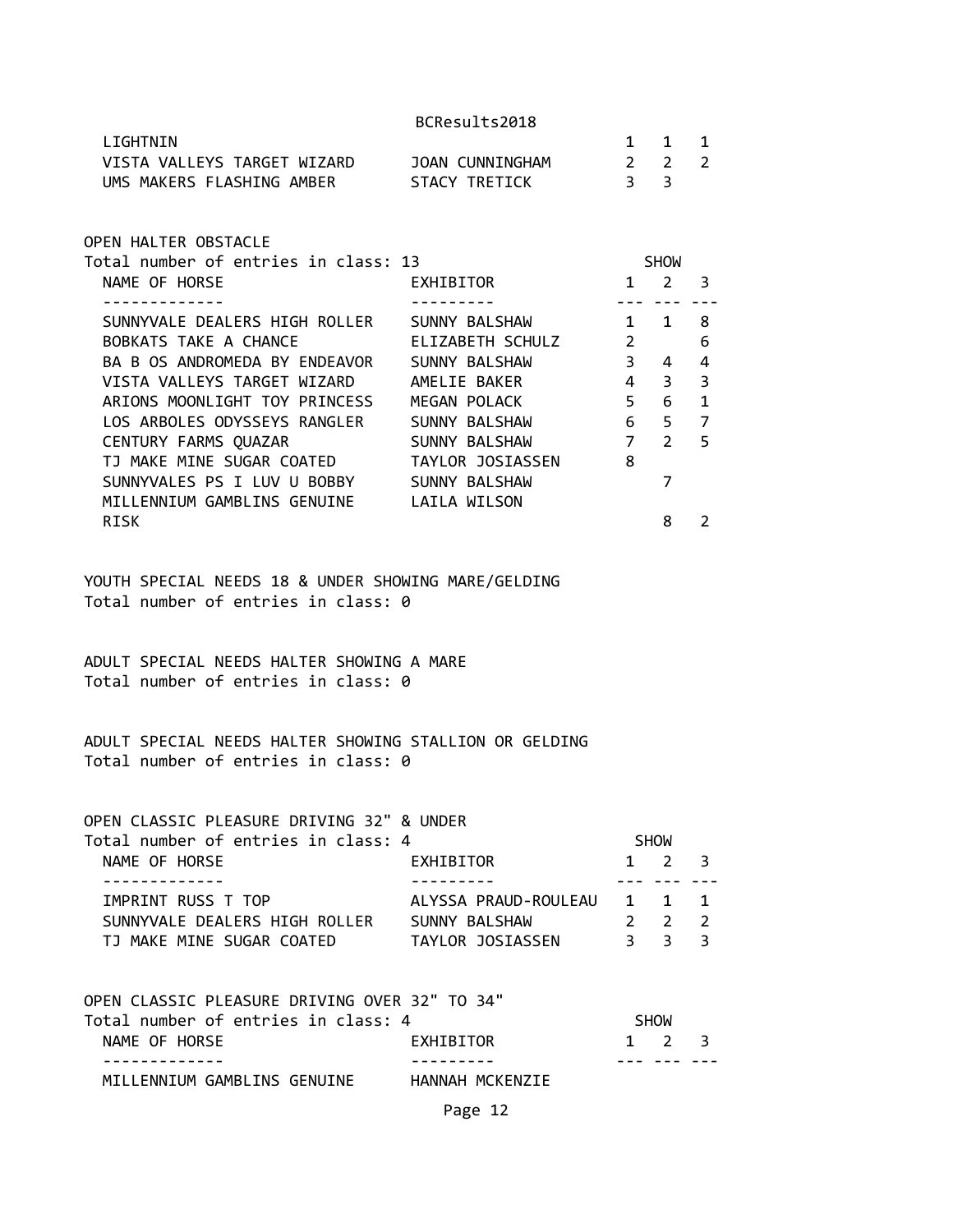| BCResults2018 |  |  |  |
|---------------|--|--|--|
|---------------|--|--|--|

|                                                                                                 | BCResults2018    |                |                                                 |                |
|-------------------------------------------------------------------------------------------------|------------------|----------------|-------------------------------------------------|----------------|
| <b>RISK</b>                                                                                     |                  |                | $1 \quad 3$                                     | 2              |
| BA B OS ANDROMEDA BY ENDEAVOR SUNNY BALSHAW                                                     | $2\quad 2$       |                |                                                 | $\mathbf{1}$   |
| LOMBARDS SILENT LEE CANADIANNA PIP BRECKON                                                      |                  |                | $\overline{3}$ 1                                | $\overline{3}$ |
|                                                                                                 |                  |                |                                                 |                |
| AMATEUR OWNED TRAINED EXHIBITED CLASSIC PLEASURE DRIVING<br>Total number of entries in class: 2 |                  | SHOW           |                                                 |                |
| NAME OF HORSE                                                                                   | EXHIBITOR        |                | $1 \quad 2 \quad 3$                             |                |
| -------------                                                                                   | ---------        |                |                                                 |                |
| SAN SUJOS MIDNIGHT ECLIPSE LENA MCMURTRY 1 1 1                                                  |                  |                |                                                 |                |
| LM IDOLS REVELATION HAWK TRACY ROULEAU                                                          | $2\quad 2$       |                |                                                 | $\overline{2}$ |
|                                                                                                 |                  |                |                                                 |                |
| AMATEUR COUNTRY PLEASURE DRIVING LEVEL 1                                                        |                  |                |                                                 |                |
| Total number of entries in class: 3                                                             |                  | <b>SHOW</b>    |                                                 |                |
| NAME OF HORSE                                                                                   | EXHIBITOR        |                | $1 \quad 2$                                     | 3              |
| -------------                                                                                   | ----------       |                | $1 \quad 3 \quad 3$                             |                |
| BOBKATS TAKE A CHANCE LEONA ALCOCK<br>SKY BLUE REMINGTONS GREASE SANDRA BAKER                   |                  |                |                                                 |                |
| LIGHTNIN                                                                                        |                  | $2^{\circ}$    | $\mathbf{1}$                                    | 1              |
| SAN SUJOS WARDANCE WIZARD LENA MCMURTRY                                                         |                  | 3 <sup>7</sup> | $\overline{2}$                                  | $\overline{2}$ |
|                                                                                                 |                  |                |                                                 |                |
| LADIES COUNTRY PLEASURE DRIVING                                                                 |                  |                |                                                 |                |
| Total number of entries in class: 5                                                             |                  | SHOW           |                                                 |                |
| NAME OF HORSE                                                                                   | EXHIBITOR        |                | $1 \quad 2 \quad 3$                             |                |
| -------------                                                                                   | ----------       |                | --- --- ---                                     |                |
| SKY BLUE REMINGTONS GREASE                                                                      | SANDRA BAKER     |                |                                                 |                |
| LIGHTNIN                                                                                        |                  |                | 1 2                                             | 2              |
| LOMBARDS CANADIAN ALACADEBRA                                                                    | JOAN CUNNINGHAM  |                | $\begin{array}{ccc} 2 & 1 \\ 3 & 4 \end{array}$ | $\mathbf{1}$   |
| BOBKATS TAKE A CHANCE                                                                           | LEONA ALCOCK     |                |                                                 | 4              |
| TJ ICE ON FIRE                                                                                  | TAYLOR JOSIASSEN |                | $4 \quad 3$                                     | $\overline{3}$ |
| GENTLEMENS COUNTRY PLEASURE DRIVING                                                             |                  |                |                                                 |                |
| Total number of entries in class: 0                                                             |                  |                |                                                 |                |

YOUTH VERSATILITY

| Total number of entries in class: 6 |                       |              | <b>SHOW</b>         |                         |  |
|-------------------------------------|-----------------------|--------------|---------------------|-------------------------|--|
| NAME OF HORSE                       | EXHIBITOR             | $\mathbf{1}$ | $2 \overline{3}$    |                         |  |
|                                     |                       |              |                     |                         |  |
| SUNNYVALE DEALERS HIGH ROLLER       | SARAH BALFOUR         |              | $1 \quad 2 \quad 2$ |                         |  |
| SUNNYVALES PS I LUV U BOBBY         | ELIZABETH SCHULZ      |              | $\mathbf{1}$        | $\blacksquare$          |  |
| EZRAS SUMMBER DEJA VOU              | AMANDA BAERG          |              | 4                   | $\overline{\mathbf{3}}$ |  |
| SCOTT CREEK INDI ANGELINA           | <b>EMILY BRADBURY</b> | 4            | 3                   | -4                      |  |
| FIRST KNIGHTS SOUTHERN BELLE        | AMELIE BAKER          |              |                     |                         |  |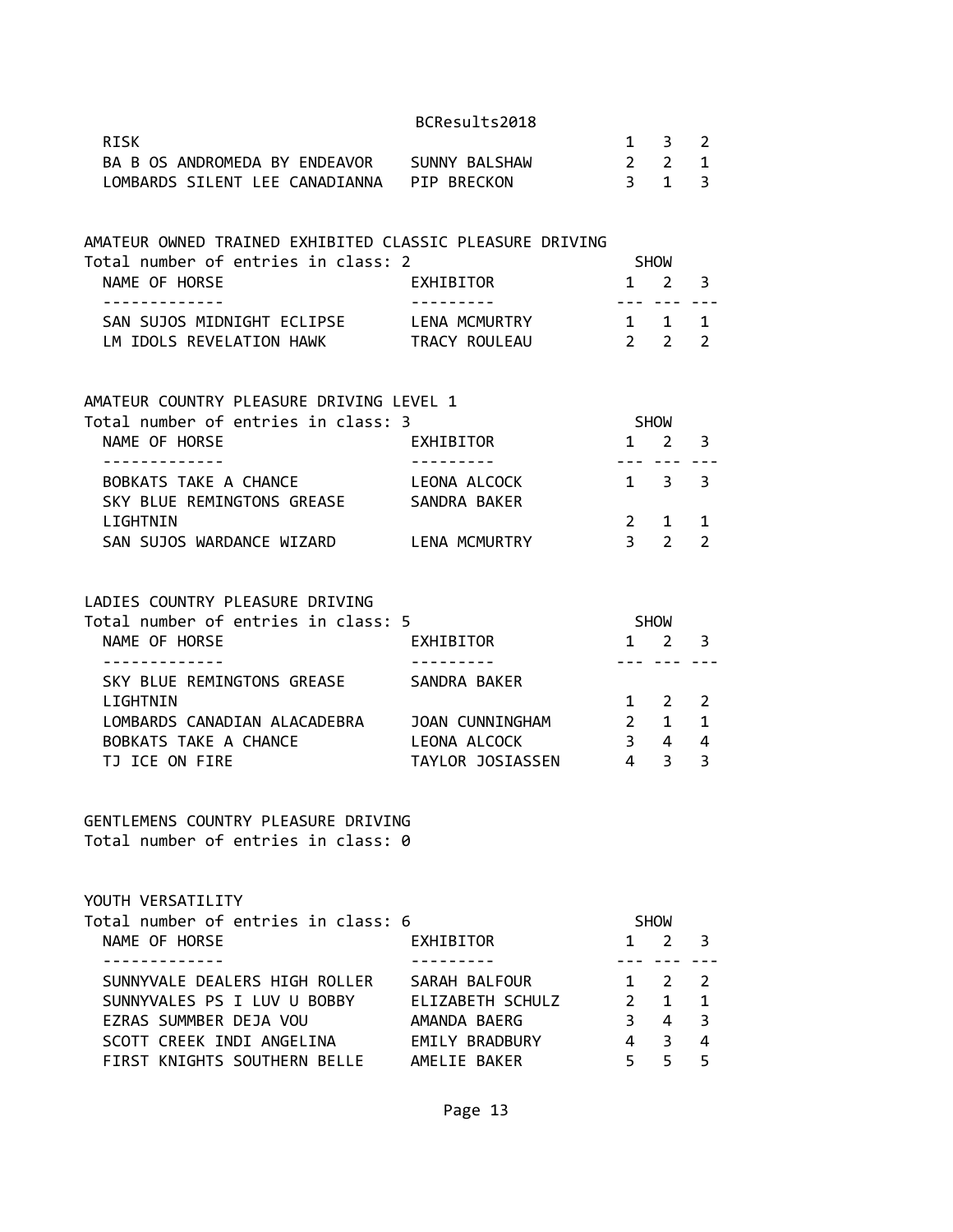| <b>LIBERTY</b>                                                                                                                                                                                                                      |                                                                                                     |                                                                                                                                                                                                                                                                                                                                                                                                                                                                                                   |                             |                                     |
|-------------------------------------------------------------------------------------------------------------------------------------------------------------------------------------------------------------------------------------|-----------------------------------------------------------------------------------------------------|---------------------------------------------------------------------------------------------------------------------------------------------------------------------------------------------------------------------------------------------------------------------------------------------------------------------------------------------------------------------------------------------------------------------------------------------------------------------------------------------------|-----------------------------|-------------------------------------|
| Total number of entries in class: 24<br>NAME OF HORSE<br>-------------                                                                                                                                                              | EXHIBITOR<br><u> - - - - - - - - -</u>                                                              | $1 \quad 2 \quad 3$<br>$\frac{1}{2} \left( \frac{1}{2} \right) \left( \frac{1}{2} \right) \left( \frac{1}{2} \right) \left( \frac{1}{2} \right) \left( \frac{1}{2} \right) \left( \frac{1}{2} \right) \left( \frac{1}{2} \right) \left( \frac{1}{2} \right) \left( \frac{1}{2} \right) \left( \frac{1}{2} \right) \left( \frac{1}{2} \right) \left( \frac{1}{2} \right) \left( \frac{1}{2} \right) \left( \frac{1}{2} \right) \left( \frac{1}{2} \right) \left( \frac{1}{2} \right) \left( \frac$ | <b>SHOW</b>                 |                                     |
| LIZZY B PAINTED LAYDEE<br>VISTA VALLEYS TARGET WIZARD AMELIE BAKER<br>FIRST KNIGHTS SOUTHERN BELLE AMELIE BAKER<br>KOKANEE CHILLIWACK<br>LOMBARDS CANADIAN ALACADEBRA<br>SUNNYVALE DEALERS HIGH ROLLER<br>SCOTT CREEK INDI ANGELINA | RILEY PERRAS<br>SANDY FRANK<br>$\overline{5}$<br>JOAN CUNNINGHAM<br>SUNNY BALSHAW<br>EMILY BRADBURY | $1 \quad 8$<br>$2 \quad 5 \quad 6$<br>4 7<br>6<br>$\overline{7}$                                                                                                                                                                                                                                                                                                                                                                                                                                  | 3 <sub>2</sub><br>$1 \quad$ | $\mathbf{1}$<br>5<br>$\overline{2}$ |
| CENTURY FARMS QUAZAR<br>BA B OS ANDROMEDA BY ENDEAVOR ELIZABETH SCHULZ<br>SKY BLUE REMINGTONS GREASE                                                                                                                                | SUNNY BALSHAW<br>SANDRA BAKER                                                                       | 8                                                                                                                                                                                                                                                                                                                                                                                                                                                                                                 | 3                           | 3                                   |
| LIGHTNIN<br>LOMBARDS CANADIAN ALACAZOOM<br>SAXON MOUNT JAMAICAN GIRL EMILY BRADBURY                                                                                                                                                 | JOAN CUNNINGHAM                                                                                     |                                                                                                                                                                                                                                                                                                                                                                                                                                                                                                   | $\overline{4}$<br>6         | 8<br>4<br>$\overline{7}$            |
| AMATEUR OBSTACLE DRIVING<br>Total number of entries in class: 2<br>NAME OF HORSE                                                                                                                                                    | EXHIBITOR                                                                                           | SHOW<br>$1 \quad 2$                                                                                                                                                                                                                                                                                                                                                                                                                                                                               |                             | 3                                   |
| -------------<br>SKY BLUE REMINGTONS GREASE SANDRA BAKER                                                                                                                                                                            |                                                                                                     |                                                                                                                                                                                                                                                                                                                                                                                                                                                                                                   | --- --- ---                 |                                     |
| LIGHTNIN<br>IMPRINT RUSS T TOP                                                                                                                                                                                                      | ALYSSA PRAUD-ROULEAU 2 2                                                                            |                                                                                                                                                                                                                                                                                                                                                                                                                                                                                                   | 1 1                         | $\mathbf{1}$<br>$\mathcal{P}$       |
| YOUTH OBSTACLE DRIVING                                                                                                                                                                                                              |                                                                                                     |                                                                                                                                                                                                                                                                                                                                                                                                                                                                                                   |                             |                                     |
| Total number of entries in class: 3<br>NAME OF HORSE<br>.                                                                                                                                                                           | EXHIBITOR<br>$1 \quad 2$<br>----------                                                              | <b>SHOW</b>                                                                                                                                                                                                                                                                                                                                                                                                                                                                                       |                             | 3                                   |
| CENTURY FARMS QUAZAR<br>SUNNYVALES PS I LUV U BOBBY SUNNY BALSHAW 2 2<br>LOMBARDS SILENT LEE CANADIANNA                                                                                                                             | SUNNY BALSHAW<br>MACKENNA TEW-HANSEN                                                                | 3 <sup>7</sup>                                                                                                                                                                                                                                                                                                                                                                                                                                                                                    | . <b>.</b><br>1 1<br>3      | $\mathbf{1}$<br>$\overline{2}$<br>3 |
| OPEN OBSTACLE DRIVING                                                                                                                                                                                                               |                                                                                                     |                                                                                                                                                                                                                                                                                                                                                                                                                                                                                                   |                             |                                     |
| Total number of entries in class: 4<br>NAME OF HORSE                                                                                                                                                                                | EXHIBITOR                                                                                           |                                                                                                                                                                                                                                                                                                                                                                                                                                                                                                   | <b>SHOW</b><br>$1 \quad 2$  | 3                                   |
| SUNNYVALES PS I LUV U BOBBY<br>CENTURY FARMS QUAZAR<br>SKY BLUE REMINGTONS GREASE                                                                                                                                                   | SUNNY BALSHAW<br>SUNNY BALSHAW<br><b>JOAN CUNNINGHAM</b>                                            |                                                                                                                                                                                                                                                                                                                                                                                                                                                                                                   | 1 1<br>2 <sub>2</sub>       | 1<br>3                              |
| LIGHTNIN<br>ARIONS MOONLIGHT TOY PRINCESS MEGAN POLACK                                                                                                                                                                              |                                                                                                     | 3<br>$\overline{4}$                                                                                                                                                                                                                                                                                                                                                                                                                                                                               | 4<br>$\overline{3}$         | 4<br>$\overline{2}$                 |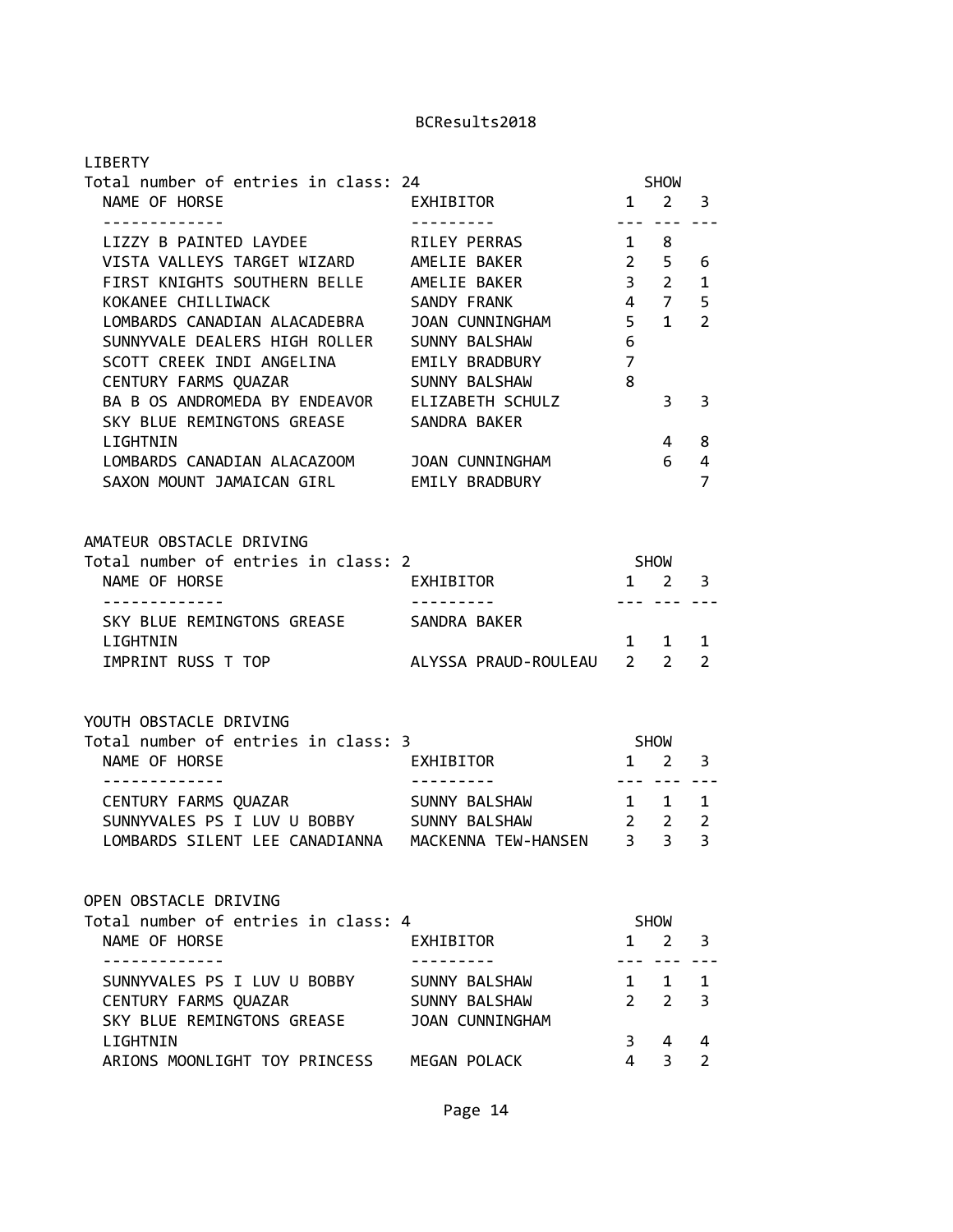GRAND CHAMPION & RESERVE ROADSTER

|                            | <b>SHOW</b> |  |
|----------------------------|-------------|--|
| NAME OF HORSE              | 1 2 3       |  |
|                            |             |  |
| IMPRINT RUSS T TOP         | G G R       |  |
| SKY BLUE REMINGTONS GREASE |             |  |
| I TGHTNIN                  | R R G       |  |

AMATEUR STOCK-TYPE STALLION Total number of entries in class: 0

STOCK-TYPE STALLION Total number of entries in class: 0

NOVICE HALTER STALLION Total number of entries in class: 0

| AMATEUR OWNED TRAINED EXHIBITED STALLIONS |             |                     |  |
|-------------------------------------------|-------------|---------------------|--|
| Total number of entries in class: 1       |             | <b>SHOW</b>         |  |
| NAME OF HORSE                             | EXHIBITOR   | $1 \quad 2 \quad 3$ |  |
|                                           |             |                     |  |
| KOKANEE CHILLIWACK                        | SANDY FRANK | $1 \quad 1 \quad 1$ |  |

AMATEUR STALLIONS LEVEL 1 Total number of entries in class: 1 SHOW NAME OF HORSE **EXHIBITOR** 1 2 3 ------------- --------- --- --- --- KOKANEE CHILLIWACK **SANDY FRANK** 1 1 1

AMATEUR STALLIONS LEVEL 2 Total number of entries in class: 1 SHOW NAME OF HORSE **EXHIBITOR** 1 2 3 ------------- --------- --- --- --- LOMBARDS CANADIAN ALACAZOOM JOAN CUNNINGHAM 1 1 1

SENIOR STALLIONS 28" & UNDER Total number of entries in class: 0

SENIOR STALLIONS OVER 28" TO 30"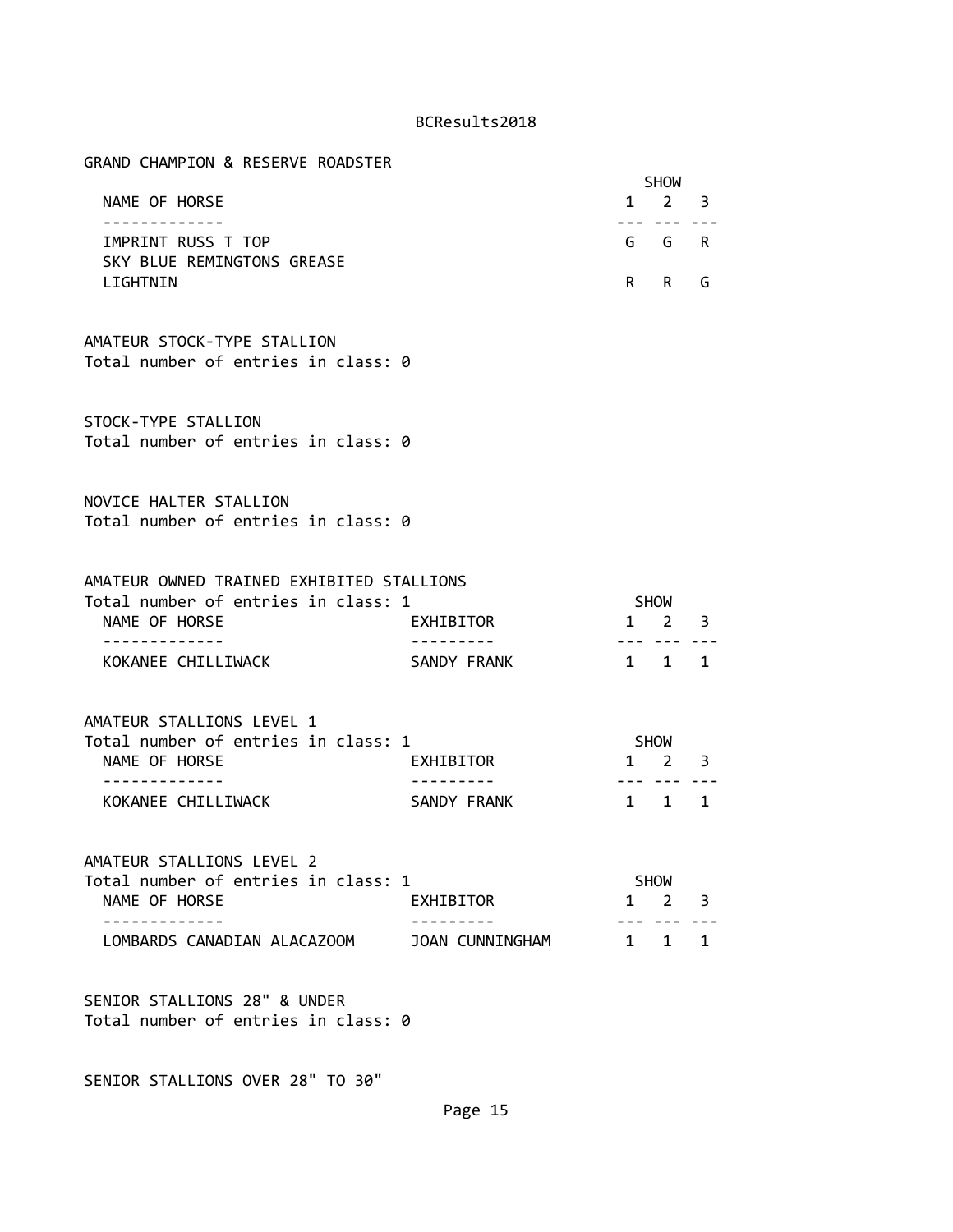Total number of entries in class: 0

| SENIOR STALLIONS OVER 30" TO 32"    |                 |                     |  |
|-------------------------------------|-----------------|---------------------|--|
| Total number of entries in class: 1 |                 | <b>SHOW</b>         |  |
| NAME OF HORSE                       | EXHIBITOR       | $1 \quad 2 \quad 3$ |  |
|                                     |                 |                     |  |
| LOMBARDS CANADIAN ALACAZOOM         | JOAN CUNNINGHAM | 1 1 1               |  |

SENIOR STALLIONS OVER 32" TO 34" Total number of entries in class: 0

GRAND CHAMPION & RESERVE SENIOR STALLION

|                             | <b>SHOW</b> |  |
|-----------------------------|-------------|--|
| NAME OF HORSE               | $1 \t2 \t3$ |  |
|                             |             |  |
| LOMBARDS CANADIAN ALACAZOOM | GGGG        |  |

FUTURITY YEARLING MALE

| Total number of entries in class: 3 |               | <b>SHOW</b>         |  |
|-------------------------------------|---------------|---------------------|--|
| NAME OF HORSE                       | EXHIBITOR     | $1 \quad 2 \quad 3$ |  |
|                                     |               |                     |  |
| SAN SUJO SIP SAVOUR & SWIRL         | SUSAN ANDREWS | 1 2 1               |  |
| LOMBARDS RAIZIN KANE                | PIP BRECKON   | $2 \times 3$        |  |
| SUREFIRE RAGIN CAJUN                | LISA MANGLES  | 1 २                 |  |

FUTURITY TWO-YEAR OLD MALE Total number of entries in class: 0

#### AMATEUR OWNED TRAINED EXHIBITED COUNTRY PLEASURE DRIVING

| Total number of entries in class: 2 |                 | <b>SHOW</b>         |  |
|-------------------------------------|-----------------|---------------------|--|
| NAME OF HORSE                       | EXHIBITOR       | $1 \quad 2 \quad 3$ |  |
|                                     |                 |                     |  |
| SAN SUJOS WARDANCE WIZARD           | LENA MCMURTRY   | 1 2 2               |  |
| CENTURY FARMS THEE RIYAHN           | LOUELLEN REMPEL | 2 1 1               |  |
|                                     |                 |                     |  |

| OPEN COUNTRY PLEASURE DRIVING 32" & UNDER |                 |             |  |
|-------------------------------------------|-----------------|-------------|--|
| Total number of entries in class: 4       |                 | <b>SHOW</b> |  |
| NAME OF HORSE                             | EXHIBITOR       | $1 \t2 \t3$ |  |
|                                           |                 |             |  |
| LOMBARDS CANADIAN ALACADEBRA              | JOAN CUNNINGHAM | 1 1 1       |  |
| SKY BLUE REMINGTONS GREASE                | SANDRA BAKER    |             |  |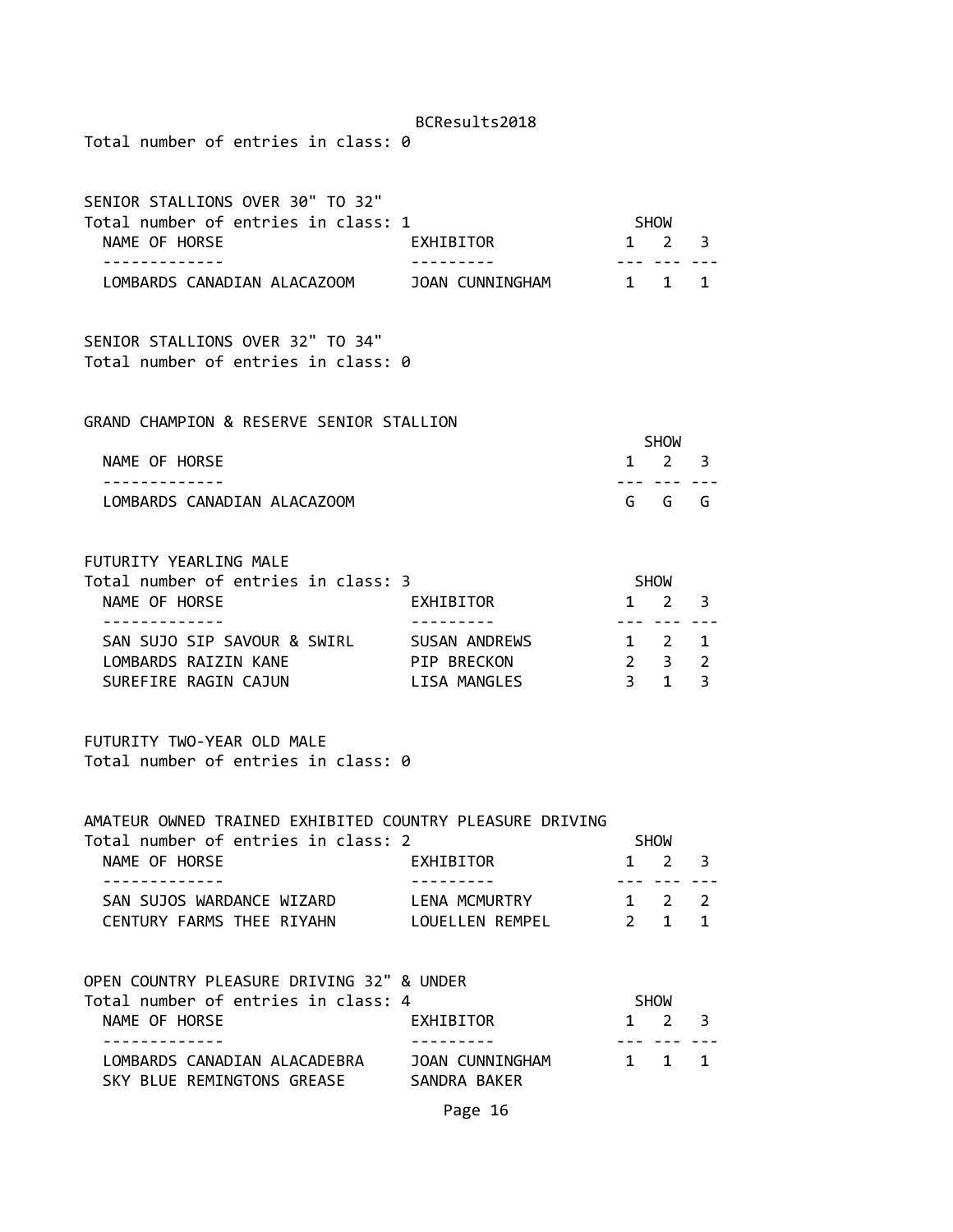|                                                                                                   | BCResults2018                                                    |                                    |                                            |                   |
|---------------------------------------------------------------------------------------------------|------------------------------------------------------------------|------------------------------------|--------------------------------------------|-------------------|
| LIGHTNIN<br>CENTURY FARMS THEE RIYAHN LOUELLEN REMPEL 3 2<br>BOBKATS TAKE A CHANCE                | LEONA ALCOCK                                                     |                                    | $2 \quad 3 \quad 2$<br>$4 \quad 4 \quad 4$ | $\overline{3}$    |
| OPEN COUNTRY PLEASURE DRIVING OVER 32" - 34"<br>Total number of entries in class: 2               |                                                                  |                                    | SHOW                                       |                   |
| NAME OF HORSE<br>. <u>.</u>                                                                       | EXHIBITOR                                                        | $1 \quad 2$                        | <u>--- --- ---</u>                         | 3                 |
| TJ ICE ON FIRE<br>FIRST KNIGHTS SOUTHERN BELLE AMELIE BAKER                                       | TAYLOR JOSIASSEN                                                 | $1 \quad 1 \quad 2$<br>$2 \quad 2$ |                                            | $\mathbf{1}$      |
| YOUTH COUNTRY PLEASURE DRIVING 12 & UNDER<br>Total number of entries in class: 1<br>NAME OF HORSE | EXHIBITOR                                                        | <b>SHOW</b>                        | $1 \quad 2 \quad 3$                        |                   |
| . <u>.</u> .<br>LOMBARDS CANADIAN ALACADEBRA AMELIE BAKER                                         | . <u>.</u>                                                       | 1 1 1                              |                                            |                   |
| YOUTH COUNTRY PLEASURE DRIVING 13 & OLDER<br>Total number of entries in class: 0                  |                                                                  |                                    |                                            |                   |
| OPEN SINGLE PLEASURE DRIVING 32" & UNDER<br>Total number of entries in class: 1                   |                                                                  | SHOW                               |                                            |                   |
| NAME OF HORSE                                                                                     | EXHIBITOR<br>$1 \quad 2 \quad 3$                                 |                                    |                                            |                   |
| -------------<br>LOMBARDS CANADIAN ALACAZOOM JOAN CUNNINGHAM 1 1 1                                | ----------                                                       | ----------                         |                                            |                   |
| OPEN SINGLE PLEASURE DRIVING OVER 32" TO 34"                                                      |                                                                  |                                    |                                            |                   |
| Total number of entries in class: 1<br>NAME OF HORSE<br><b>EXHIBITOR</b>                          |                                                                  |                                    | <b>SHOW</b><br>$1 \quad 2 \quad 3$         |                   |
| QUAIL RUNS KISS ME IN THE RAIN LOUELLEN REMPEL 1 1 1                                              |                                                                  |                                    |                                            |                   |
| VERSATILITY                                                                                       |                                                                  |                                    |                                            |                   |
| Total number of entries in class: 6<br>NAME OF HORSE<br>____________                              | EXHIBITOR<br>- - - - - - - -                                     | $1 \quad$                          | SHOW<br>2<br>--- ---                       | 3                 |
| IMPRINT RUSS T TOP<br>TJ ICE ON FIRE<br>SKY BLUE REMINGTONS GREASE                                | ALYSSA PRAUD-ROULEAU 1 3<br>TAYLOR JOSIASSEN 2 2<br>SANDRA BAKER |                                    |                                            | 4<br>$\mathbf{1}$ |
| LIGHTNIN<br>ARIONS MOONLIGHT TOY PRINCESS MEGAN POLACK                                            |                                                                  | 3 <sup>7</sup><br>4 <sup>1</sup>   | $1 \quad$<br>$\overline{4}$                | 2<br>5            |
| LOMBARDS SILENT LEE CANADIANNA PIP BRECKON                                                        |                                                                  | $5 -$                              | 6                                          | 6                 |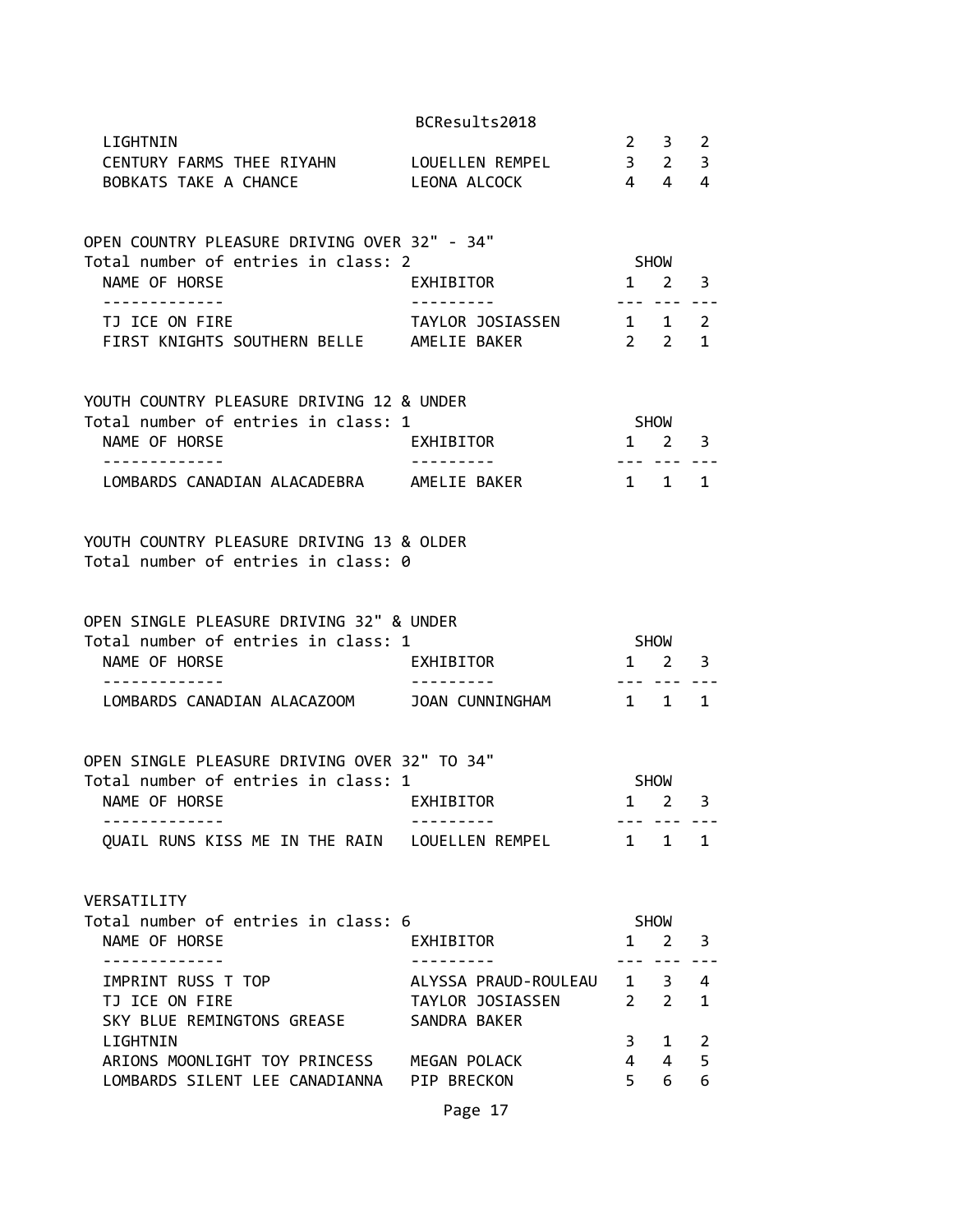| LOMBARDS CANADIAN ALACADEBRA JOAN CUNNINGHAM                                                  | BCResults2018      | 6 5                     |                         | 3                   |
|-----------------------------------------------------------------------------------------------|--------------------|-------------------------|-------------------------|---------------------|
| YOUTH STOCK-TYPE GELDING                                                                      |                    |                         |                         |                     |
| Total number of entries in class: 3                                                           |                    | SHOW                    |                         |                     |
| NAME OF HORSE                                                                                 | EXHIBITOR          | $1 \quad$               | 2                       | 3                   |
| - - - - - - - - - - - -<br>MILLENNIUM GAMBLINS GENUINE COLBY WILSON                           |                    | --- ---                 |                         |                     |
| <b>RISK</b>                                                                                   |                    |                         | $1 \quad 3$             | 1                   |
| SUNNYVALE DEALERS HIGH ROLLER SARAH BALFOUR<br>SUNNYVALES PS I LUV U BOBBY ELIZABETH SCHULZ   |                    | $\overline{\mathbf{3}}$ | $2\quad 2$<br>$1 \quad$ | 3<br>$\overline{2}$ |
|                                                                                               |                    |                         |                         |                     |
|                                                                                               |                    |                         |                         |                     |
| YOUTH 7 & UNDER EXHIBITING GELDING<br>Total number of entries in class: 4                     |                    | <b>SHOW</b>             |                         |                     |
| NAME OF HORSE                                                                                 | EXHIBITOR          |                         | $1 \quad 2$             | 3                   |
| .                                                                                             |                    | $- - -$                 | $- - -$                 |                     |
| LOS ARBOLES ODYSSEYS RANGLER MEADOW VANDEPOL                                                  |                    |                         | $1 \quad 2$             | $\overline{2}$<br>1 |
| SCOTT CREEK CAJUN COMMOTION EMILY BRADBURY<br>TJ ICE ON FIRE                                  | HAYDEN JOSIASSEN 3 |                         | $2 \quad 1$<br>3        | 3                   |
| TJ RISE ABOVE THE FLAMES FIPER JOSIASSEN                                                      |                    | $4 \quad 4$             |                         | 4                   |
|                                                                                               |                    |                         |                         |                     |
| YOUTH 8-12 EXHIBITING GELDING                                                                 |                    |                         |                         |                     |
| Total number of entries in class: 4                                                           |                    |                         | SHOW                    |                     |
| NAME OF HORSE                                                                                 | EXHIBITOR          |                         | $1 \quad 2$             | 3                   |
|                                                                                               |                    | ----                    |                         |                     |
| LOS ARBOLES ODYSSEYS RANGLER     ELIZABETH SCHULZ<br>VISTA VALLEYS TARGET WIZARD AMELIE BAKER |                    |                         | 1 2<br>$2 \quad 3$      | 1<br>2              |
| SCOTT CREEK MONARCH ATOY                                                                      | COLTON BRADBURY    |                         |                         |                     |
| EXCLUSIVE                                                                                     |                    | 3                       | $\overline{4}$          | 4                   |
| TJ ICE ON FIRE                                                                                | SAMANTHA KENNEDY   | $\overline{4}$          | 1                       | 3                   |
| YOUTH 13-18 EXHIBITING GELDING<br>Total number of entries in class: 0                         |                    |                         |                         |                     |
| WEANLING STALLIONS                                                                            |                    |                         |                         |                     |
| Total number of entries in class: 1                                                           |                    |                         | SHOW                    |                     |
| NAME OF HORSE<br>. <u>.</u>                                                                   | EXHIBITOR          | $\mathbf{1}$            | 2                       | 3                   |
| TJ STOP DROP AND ROLL                                                                         | TAYLOR JOSIASSEN   |                         | 1 1                     | 1                   |

Total number of entries in class: 0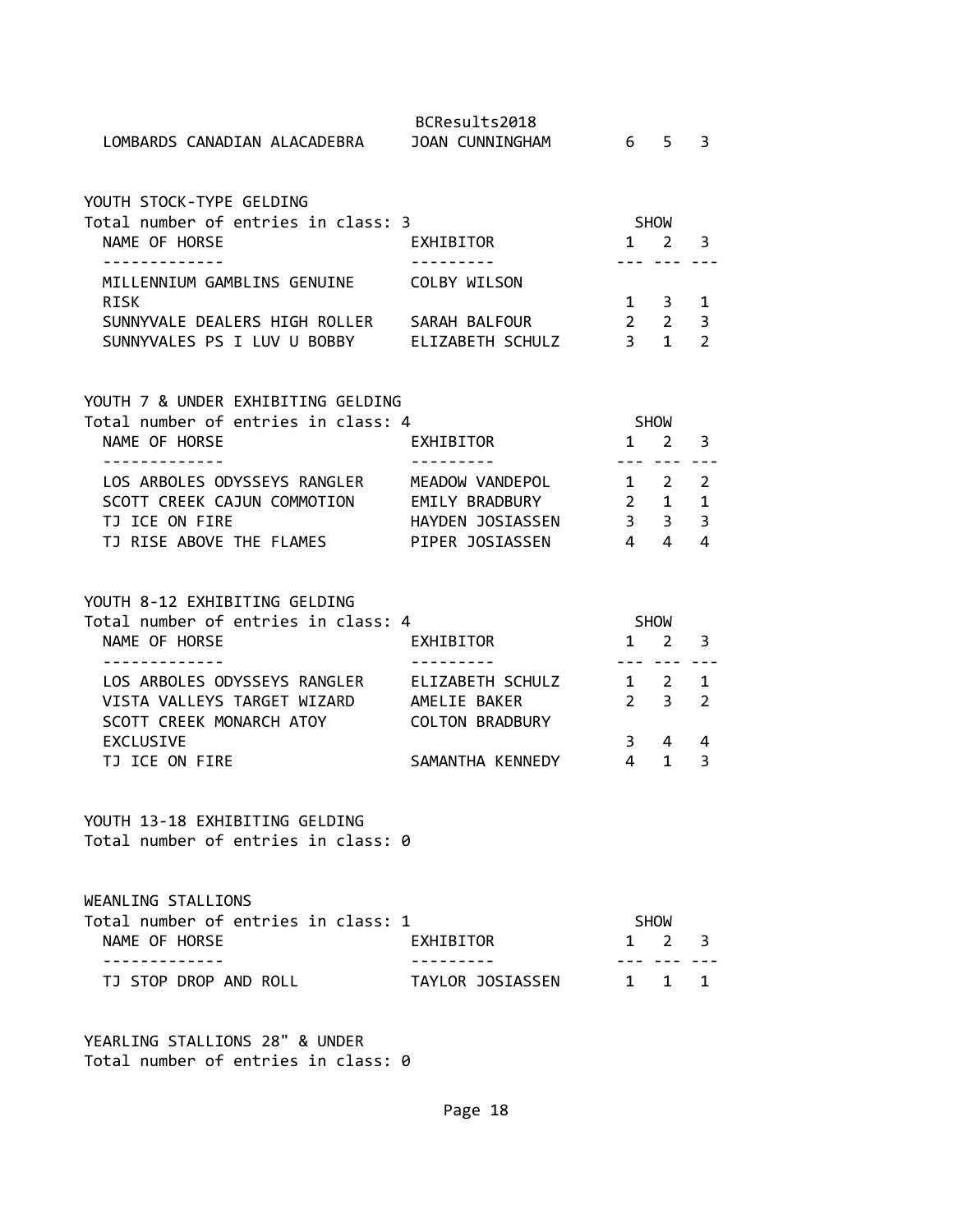| YEARLING STALLIONS OVER 28" TO 30"<br>Total number of entries in class: 1                         |                            |                                    |                            |                |
|---------------------------------------------------------------------------------------------------|----------------------------|------------------------------------|----------------------------|----------------|
| NAME OF HORSE                                                                                     | EXHIBITOR                  | SHOW<br>1 2 3                      |                            |                |
| -------------<br>SUREFIRE RAGIN CAJUN                                                             | ----------<br>LISA MANGLES | 1 1 1                              | --- --- ---                |                |
| YEARLING STALLIONS OVER 30" TO 32"<br>Total number of entries in class: 2                         |                            |                                    | SHOW                       |                |
| NAME OF HORSE<br>. <u>.</u>                                                                       | <b>EXHIBITOR</b>           | $1 \quad 2 \quad 3$                |                            |                |
| LOMBARDS RAIZIN KANE PIP BRECKON<br>SAN SUJO SIP SAVOUR & SWIRL SUSAN ANDREWS                     |                            | $1 \quad 1 \quad 2$<br>$2 \t2 \t1$ | --- --- ---                |                |
| TWO YEAR OLD STALLIONS 29" & UNDER<br>Total number of entries in class: 0                         |                            |                                    |                            |                |
| TWO YEAR OLD STALLIONS OVER 29" TO 31"<br>Total number of entries in class: 0                     |                            |                                    |                            |                |
| TWO YEAR OLD STALLIONS OVER 31" TO 33"<br>Total number of entries in class: 1<br>NAME OF HORSE    | <b>EXHIBITOR</b>           | SHOW<br>$1 \quad 2 \quad 3$        |                            |                |
| ------------<br>KOKANEE CHILLIWACK                                                                | SANDY FRANK                |                                    | 1 1 1                      |                |
| GRAND CHAMPION & RESERVE JUNIOR STALLION                                                          |                            |                                    | SHOW                       |                |
| NAME OF HORSE<br>- - - - - - - - - - - - -                                                        |                            |                                    | $1 \quad 2 \quad 3$<br>.   |                |
| SUREFIRE RAGIN CAJUN<br>LOMBARDS RAIZIN KANE<br>SAN SUJO SIP SAVOUR & SWIRL<br>KOKANEE CHILLIWACK |                            | R.                                 | G R<br>R.<br>G             | G              |
| MULTI-COLOR STALLIONS AND GELDINGS                                                                |                            |                                    |                            |                |
| Total number of entries in class: 5<br>NAME OF HORSE<br>. <u>.</u>                                | EXHIBITOR                  |                                    | <b>SHOW</b><br>$1 \quad 2$ | 3              |
| LOMBARDS RAIZIN KANE<br>CIRCLE J ESCAPED FROM ALCATRAZ COURTNEY                                   | DAKOTA TEW-HANSEN          |                                    | $1 \quad 4$                | $\overline{2}$ |
|                                                                                                   | <b>GORCAK-PRAUD</b>        | $2^{\circ}$                        | 1                          | 1              |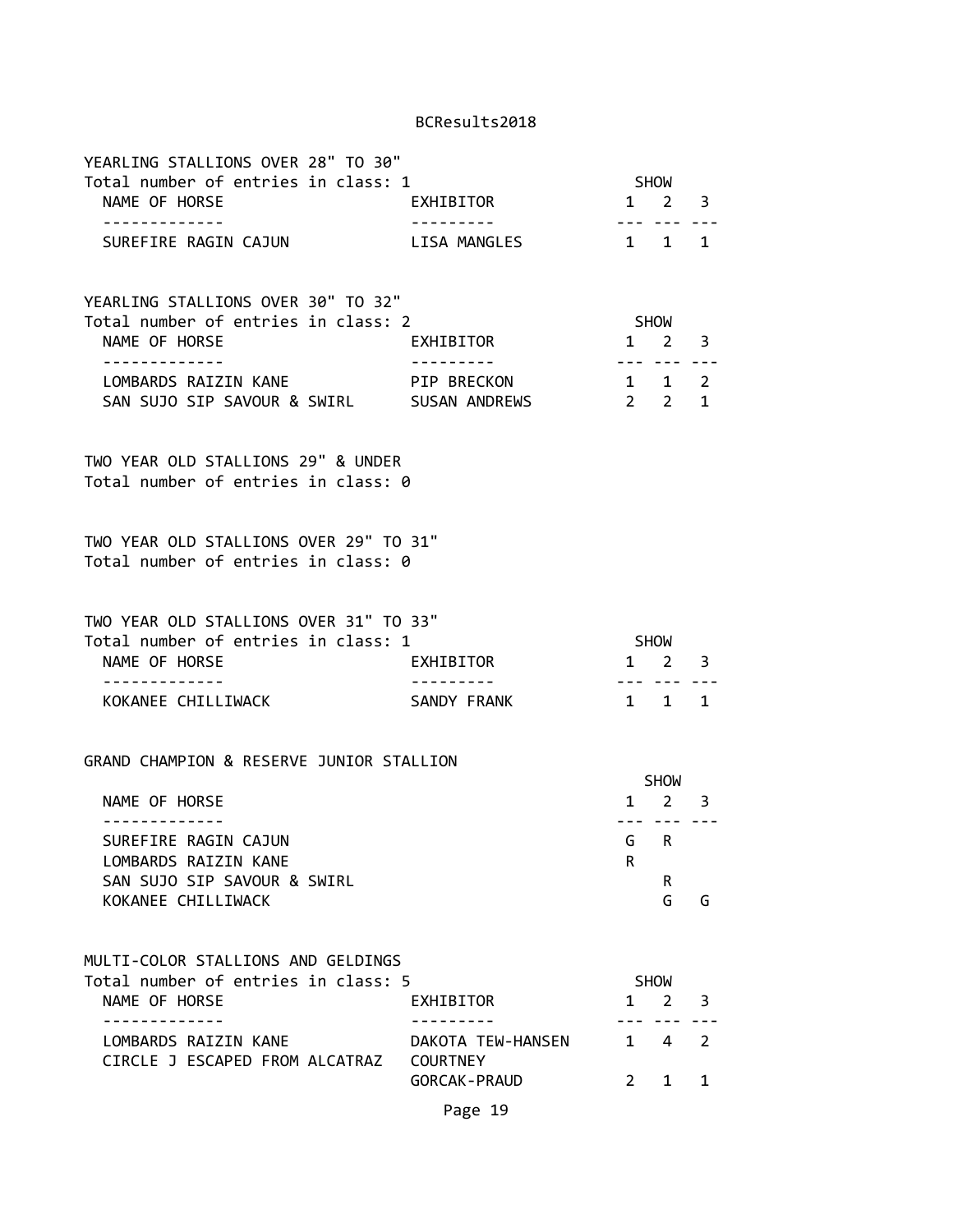|                                                                                                      | BCResults2018                 |                 |                                 |                                       |
|------------------------------------------------------------------------------------------------------|-------------------------------|-----------------|---------------------------------|---------------------------------------|
| TJ RISE ABOVE THE FLAMES                                                                             | TAYLOR JOSIASSEN              | 3 <sup>7</sup>  | 3                               | 3                                     |
| MILLENNIUM GAMBLINS GENUINE HANNAH MCKENZIE                                                          |                               |                 |                                 |                                       |
| <b>RISK</b>                                                                                          |                               | 4               | 2                               | 4                                     |
|                                                                                                      |                               |                 |                                 |                                       |
| SOLID-COLOR STALLIONS AND GELDINGS<br>Total number of entries in class: 3                            |                               |                 | SHOW                            |                                       |
| NAME OF HORSE                                                                                        | EXHIBITOR                     |                 | $1 \quad 2$                     | 3                                     |
| -------------                                                                                        | - - - - - - - - - -           |                 | --- ---                         |                                       |
| SCOTT CREEK CAJUN COMMOTION                                                                          | EMILY BRADBURY                | $\mathbf{1}$    | $2^{\circ}$                     | $\overline{2}$                        |
| SUNNYVALES PS I LUV U BOBBY ELIZABETH SCHULZ<br>UMS DEALT THE ACE                                    | MARY MACARTHUR                |                 | $2 \quad 1$<br>$3 \overline{3}$ | 3<br>$\mathbf{1}$                     |
|                                                                                                      |                               |                 |                                 |                                       |
| <b>OPEN COSTUME</b>                                                                                  |                               |                 |                                 |                                       |
| Total number of entries in class: 6                                                                  |                               |                 | SHOW                            |                                       |
| NAME OF HORSE                                                                                        | EXHIBITOR                     |                 | $1 \quad 2$                     | 3                                     |
| -------------<br>CIRCLE J ESCAPED FROM ALCATRAZ JAMES GABRIELSON                                     | ---------                     | $1 \quad$       | $\mathbf{1}$                    | 1                                     |
| SCOTT CREEK MONARCH ATOY                                                                             | <b>COLTON BRADBURY</b>        |                 |                                 |                                       |
| <b>EXCLUSIVE</b>                                                                                     |                               | $2^{\circ}$     | $3^{\circ}$                     | 4                                     |
| SAXON MOUNT JAMAICAN GIRL EMILY BRADBURY                                                             |                               | 3 <sup>7</sup>  | $\overline{2}$                  | 3                                     |
| EZRAS SUMMBER DEJA VOU                                                                               | AMANDA BAERG                  | $\overline{4}$  | $\overline{4}$                  |                                       |
|                                                                                                      |                               | SHOW            |                                 |                                       |
| FUTURITY 3 & 4-YEAR OLD HUNTER<br>Total number of entries in class: 2<br>NAME OF HORSE<br>. <u>.</u> | EXHIBITOR                     |                 | $1 \quad 2$<br>-------          |                                       |
| TJ RISE ABOVE THE FLAMES                                                                             | TAYLOR JOSIASSEN              |                 | $1 \quad 2$                     | $\overline{2}$<br>3<br>$\overline{2}$ |
| SAN SUJOS MIDNIGHT ECLIPSE LENA MCMURTRY                                                             |                               | $2 \rightarrow$ | 1                               | 1                                     |
|                                                                                                      |                               |                 |                                 |                                       |
| YOUTH HUNTER 12 & UNDER                                                                              |                               |                 |                                 |                                       |
| NAME OF HORSE                                                                                        | EXHIBITOR                     |                 | <b>SHOW</b><br>$1 \quad 2$      |                                       |
| Total number of entries in class: 13                                                                 |                               |                 | --- ---                         | 3                                     |
| CENTURY FARMS QUAZAR                                                                                 | ELIZABETH SCHULZ              | $1 \quad$       | 7                               |                                       |
| SKY BLUE REMINGTONS GREASE<br>LIGHTNIN                                                               | AMELIE BAKER                  | 2               |                                 | 5                                     |
| SUNNYVALE DEALERS HIGH ROLLER                                                                        | SARAH BALFOUR                 | 3               | 3<br>$\mathbf{1}$               |                                       |
| SAN SUJOS MIDNIGHT SHADOW                                                                            | MACKENNA TEW-HANSEN           | $\overline{4}$  | $\overline{2}$                  |                                       |
| BA B OS ANDROMEDA BY ENDEAVOR                                                                        | ELIZABETH SCHULZ              | 5               |                                 |                                       |
| SUNNYVALES PS I LUV U BOBBY                                                                          | ELIZABETH SCHULZ              | 6               | 6                               | $\overline{2}$<br>6<br>4<br>8         |
| BOBKATS TAKE A CHANCE                                                                                | SARAH BALFOUR                 | 7<br>8          | 5                               | 7<br>3                                |
| LOS ARBOLES ODYSSEYS RANGLER<br>VISTA VALLEYS TARGET WIZARD                                          | SARAH BALFOUR<br>AMELIE BAKER |                 | 8<br>4                          |                                       |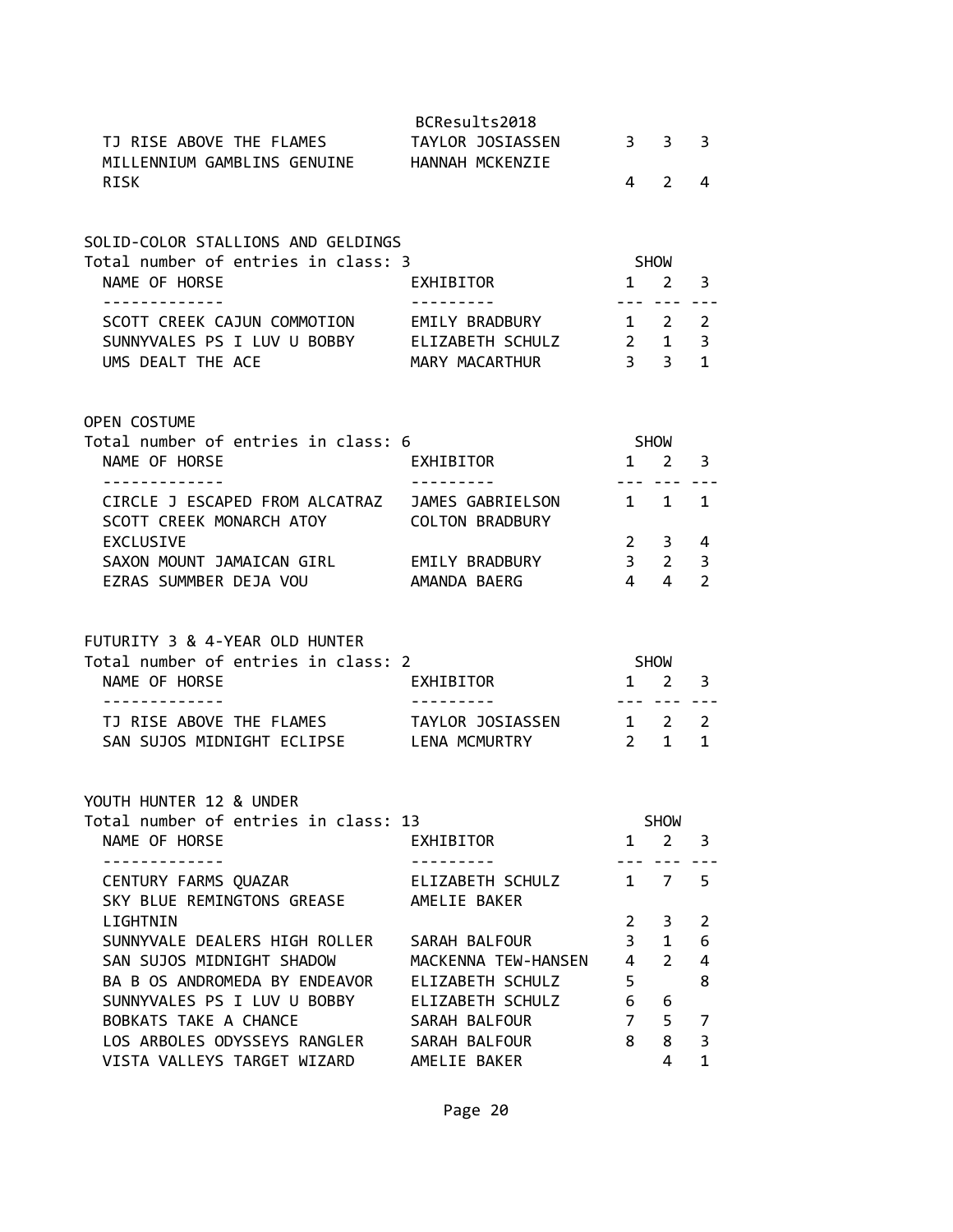| YOUTH HUNTER 13 & OLDER<br>Total number of entries in class: 6                      |                                |                     |                                                            |                |   |
|-------------------------------------------------------------------------------------|--------------------------------|---------------------|------------------------------------------------------------|----------------|---|
| NAME OF HORSE<br>-------------                                                      | EXHIBITOR<br>----------        |                     | SHOW<br>$1 \quad 2 \quad 3$<br>--- --- ---                 |                |   |
| CENTURY FARMS QUAZAR                                                                | SUNNY BALSHAW                  |                     | $1 \quad 4 \quad 3$                                        |                |   |
| SUNNYVALE DEALERS HIGH ROLLER SUNNY BALSHAW                                         |                                | $2 \t2 \t4$         |                                                            |                |   |
| BA B OS ANDROMEDA BY ENDEAVOR SUNNY BALSHAW                                         |                                |                     | $3 \quad 1 \quad 2$                                        |                |   |
| LOS ARBOLES ODYSSEYS RANGLER SUNNY BALSHAW                                          |                                | $4 \quad 5 \quad 1$ |                                                            |                |   |
| SUNNYVALES PS I LUV U BOBBY                                                         | SUNNY BALSHAW                  |                     | $5 \quad 3$                                                | 6              |   |
| BOBKATS TAKE A CHANCE                                                               | SUNNY BALSHAW                  | $6\quad 6$          |                                                            | 5              |   |
| AMATEUR HUNTER                                                                      |                                |                     |                                                            |                |   |
| Total number of entries in class: 3                                                 |                                | <b>SHOW</b>         |                                                            |                |   |
| NAME OF HORSE<br>-------------                                                      | EXHIBITOR<br>----------        | $1 \quad 2 \quad 3$ | <u>--- --- ---</u>                                         |                |   |
| SAN SUJOS MIDNIGHT ECLIPSE LENA MCMURTRY<br>SKY BLUE REMINGTONS GREASE SANDRA BAKER |                                | $1 \quad 2 \quad 1$ |                                                            |                |   |
| LIGHTNIN                                                                            |                                |                     | $2 \quad 1$                                                | 2              |   |
|                                                                                     |                                |                     | $3 \overline{3}$                                           | $\overline{3}$ |   |
| BOBKATS TAKE A CHANCE LEONA ALCOCK                                                  |                                |                     | SHOW                                                       |                |   |
| <b>OPEN HUNTER</b><br>Total number of entries in class: 10<br>NAME OF HORSE         | EXHIBITOR                      |                     | $1 \quad 2 \quad 3$<br><u>222 222 222</u>                  |                |   |
| SUNNYVALE DEALERS HIGH ROLLER SUNNY BALSHAW                                         |                                | $\sim$ 1            |                                                            | 7              |   |
| LOS ARBOLES ODYSSEYS RANGLER SUNNY BALSHAW                                          |                                |                     | $2 \quad 5$                                                | 1              |   |
| SUNNYVALES PS I LUV U BOBBY SUNNY BALSHAW                                           |                                | 3 <sup>3</sup>      |                                                            |                |   |
| MILLENNIUM GAMBLINS GENUINE LAILA WILSON                                            |                                |                     |                                                            |                |   |
| RISK                                                                                |                                |                     | 4 7 6                                                      |                |   |
| SAN SUJOS MIDNIGHT ECLIPSE LENA MCMURTRY                                            |                                |                     | $5 \quad 1 \quad 3$                                        |                |   |
| ARIONS MOONLIGHT TOY PRINCESS MEGAN POLACK                                          |                                | 6                   |                                                            |                |   |
| LOMBARDS SILENT LEE CANADIANNA PIP BRECKON                                          |                                |                     | 7 6                                                        | 5              |   |
| TJ MAKE MINE SUGAR COATED TAYLOR JOSIASSEN                                          |                                |                     | 8 2 2                                                      |                |   |
|                                                                                     |                                |                     |                                                            |                |   |
|                                                                                     |                                |                     |                                                            |                |   |
|                                                                                     |                                |                     |                                                            |                |   |
| BA B OS ANDROMEDA BY ENDEAVOR SUNNY BALSHAW                                         |                                |                     | 4<br>8                                                     | 4              |   |
| TJ ICE ON FIRE                                                                      | TAYLOR JOSIASSEN               |                     |                                                            |                |   |
| YOUTH JUMPER 12 & UNDER                                                             |                                |                     |                                                            |                |   |
| Total number of entries in class: 3                                                 |                                |                     | SHOW                                                       |                |   |
| NAME OF HORSE                                                                       | EXHIBITOR                      | $\mathbf{1}$        | $2 \quad$                                                  | 3              | 8 |
| - - - - - - - - - - -<br>SAXON MOUNT JAMAICAN GIRL<br>EZRAS SUMMBER DEJA VOU        | EMILY BRADBURY<br>AMANDA BAERG |                     | . <b>. .</b><br>$1 \quad 1 \quad 1$<br>$2 \quad 2 \quad 2$ |                |   |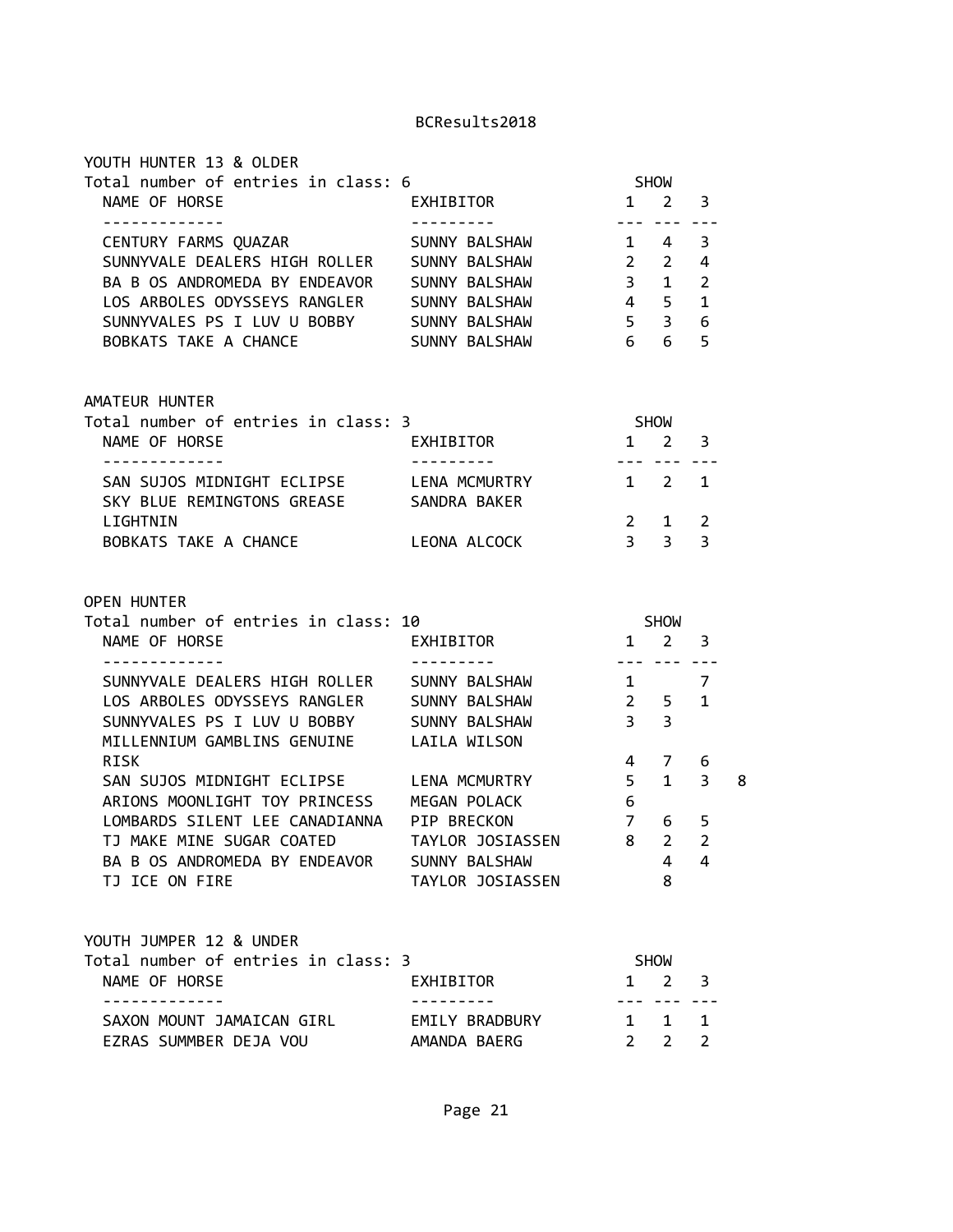| YOUTH JUMPER 13 & OLDER                                                    | BCResults2018                 |                               |                             |                     |
|----------------------------------------------------------------------------|-------------------------------|-------------------------------|-----------------------------|---------------------|
| Total number of entries in class: 0                                        |                               |                               |                             |                     |
| AMATEUR JUMPER<br>Total number of entries in class: 0                      |                               |                               |                             |                     |
| <b>OPEN JUMPER</b><br>Total number of entries in class: 1<br>NAME OF HORSE | EXHIBITOR                     |                               | SHOW<br>$1 \quad 2 \quad 3$ |                     |
| ARIONS MOONLIGHT TOY PRINCESS MEGAN POLACK                                 |                               | 1 1 1                         |                             |                     |
| COUNTRY PLEASURE DRIVING STALLIONS<br>Total number of entries in class: 1  |                               |                               | SHOW                        |                     |
| NAME OF HORSE                                                              | EXHIBITOR                     | $1 \quad 2$                   |                             | 3                   |
| - - - - - - - - - - - -<br>CENTURY FARMS THEE RIYAHN LOUELLEN REMPEL 1 1   |                               |                               |                             | 1                   |
|                                                                            |                               |                               |                             |                     |
| COUNTRY PLEASURE DRIVING GELDINGS                                          |                               |                               |                             |                     |
| Total number of entries in class: 1                                        |                               |                               | SHOW                        |                     |
| NAME OF HORSE                                                              | EXHIBITOR                     |                               | $1\quad 2$                  | 3                   |
| TJ ICE ON FIRE                                                             | TAYLOR JOSIASSEN 1 1 1        |                               |                             |                     |
| COUNTRY PLEASURE DRIVING MARES                                             |                               |                               |                             |                     |
| Total number of entries in class: 1<br>NAME OF HORSE<br>. <u>.</u>         | EXHIBITOR                     | $1 \quad 2$                   | SHOW<br>--- ---             | 3                   |
| BOBKATS TAKE A CHANCE                                                      | LEONA ALCOCK                  |                               | 1 1 1                       |                     |
| CLASSIC PLEASURE DRIVING GELDINGS                                          |                               |                               |                             |                     |
| Total number of entries in class: 3<br>NAME OF HORSE<br>-----------        | EXHIBITOR                     |                               | <b>SHOW</b><br>$1 \quad 2$  | 3                   |
| SUNNYVALE DEALERS HIGH ROLLER<br>MILLENNIUM GAMBLINS GENUINE               | SARAH BALFOUR<br>LAILA WILSON | 1                             | 1                           | 1                   |
| RISK<br>SUNNYVALES PS I LUV U BOBBY ELIZABETH SCHULZ                       |                               | $2^{\circ}$<br>3 <sup>7</sup> | 3<br>$\overline{2}$         | 3<br>$\overline{2}$ |

CLASSIC PLEASURE DRIVING STALLIONS Total number of entries in class: 0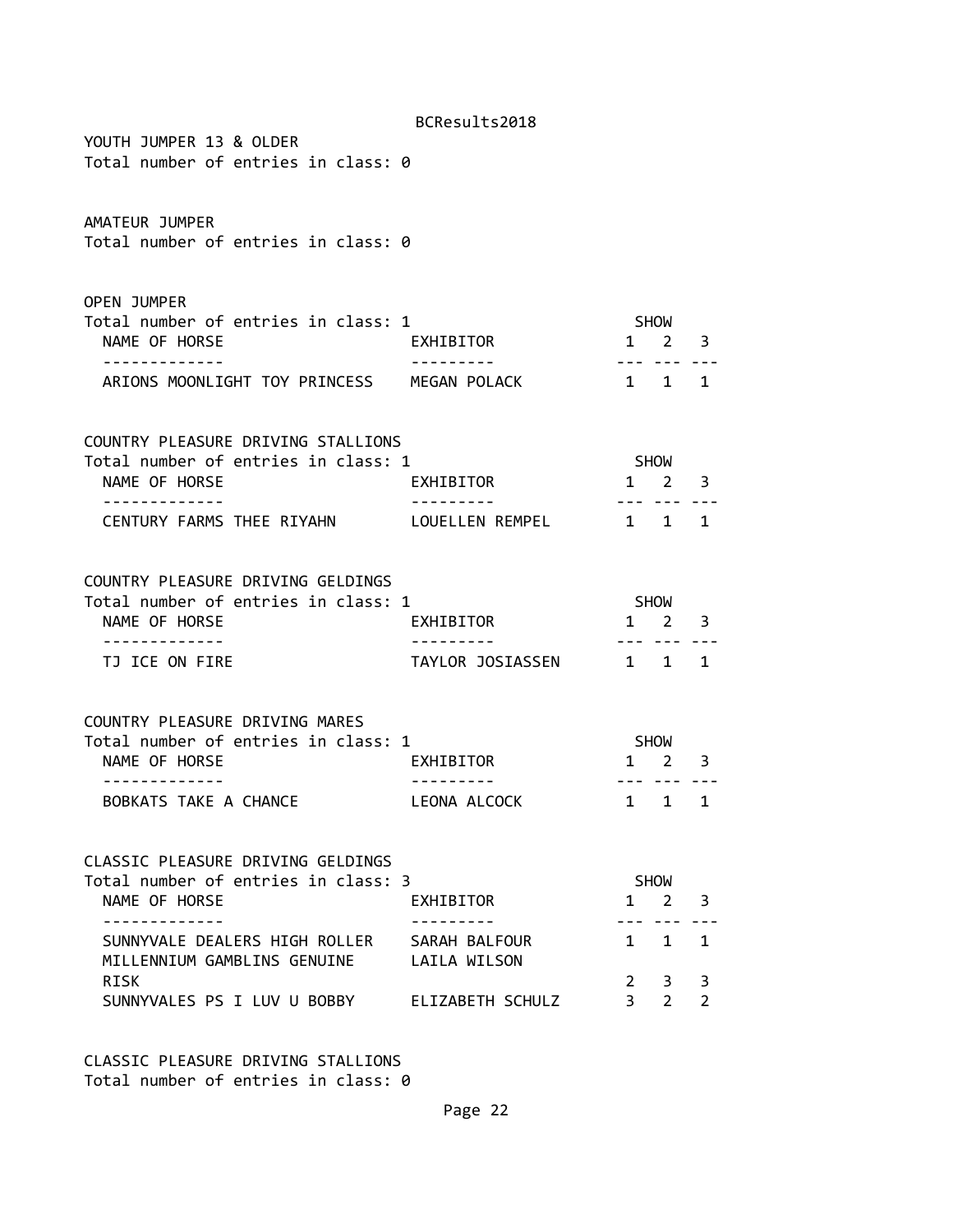| CLASSIC PLEASURE DRIVING MARES<br>Total number of entries in class: 3                                                                                                        |           |              | SHOW                        |                                     |
|------------------------------------------------------------------------------------------------------------------------------------------------------------------------------|-----------|--------------|-----------------------------|-------------------------------------|
| NAME OF HORSE                                                                                                                                                                | EXHIBITOR |              | $1 \quad 2 \quad 3$         |                                     |
| - - - - - - - - - - - - -<br>LOMBARDS SILENT LEE CANADIANNA PIP BRECKON<br>BA B OS ANDROMEDA BY ENDEAVOR SUNNY BALSHAW 2 2<br>TJ MAKE MINE SUGAR COATED TAYLOR JOSIASSEN 3 3 |           |              | --- ---<br>$1 \quad 1$      | $- - -$<br>3<br>1<br>$\overline{2}$ |
| AMATEUR COUNTRY PLEASURE DRIVING LEVEL 2<br>Total number of entries in class: 2                                                                                              |           |              | SHOW                        |                                     |
| NAME OF HORSE<br>.                                                                                                                                                           | EXHIBITOR |              | $1 \quad 2$                 | 3                                   |
| LOMBARDS CANADIAN ALACADEBRA JOAN CUNNINGHAM 1 2 1<br>CENTURY FARMS THEE RIYAHN LOUELLEN REMPEL                                                                              |           |              | 2 1 2                       |                                     |
| YOUTH SINGLE PLEASURE DRIVING<br>Total number of entries in class: 0                                                                                                         |           |              |                             |                                     |
| SINGLE PLEASURE DRIVING STALLIONS<br>Total number of entries in class: 0                                                                                                     |           |              |                             |                                     |
| SINGLE PLEASURE DRIVING GELDINGS<br>Total number of entries in class: 0                                                                                                      |           |              |                             |                                     |
| SINGLE PLEASURE DRIVING MARES                                                                                                                                                |           |              |                             |                                     |
| Total number of entries in class: 1<br>NAME OF HORSE                                                                                                                         | EXHIBITOR |              | SHOW<br>$1 \quad 2 \quad 3$ |                                     |
| - - - - - - - - - - - - -<br>QUAIL RUNS KISS ME IN THE RAIN LOUELLEN REMPEL                                                                                                  |           | 1            | 1                           | 1                                   |
| GRAND CHAMPION & RESERVE COUNTRY PLEASURE DRIVING                                                                                                                            |           |              |                             |                                     |
|                                                                                                                                                                              |           |              | <b>SHOW</b>                 |                                     |
| NAME OF HORSE                                                                                                                                                                |           | $\mathbf{1}$ | $2^{\circ}$                 | 3                                   |
| LOMBARDS CANADIAN ALACADEBRA<br>SKY BLUE REMINGTONS GREASE                                                                                                                   |           | G            | G                           | G                                   |
| LIGHTNIN<br>CENTURY FARMS THEE RIYAHN<br>TJ ICE ON FIRE                                                                                                                      |           | R.           | R.                          |                                     |
| FIRST KNIGHTS SOUTHERN BELLE                                                                                                                                                 |           |              |                             | R                                   |
|                                                                                                                                                                              | Page 23   |              |                             |                                     |